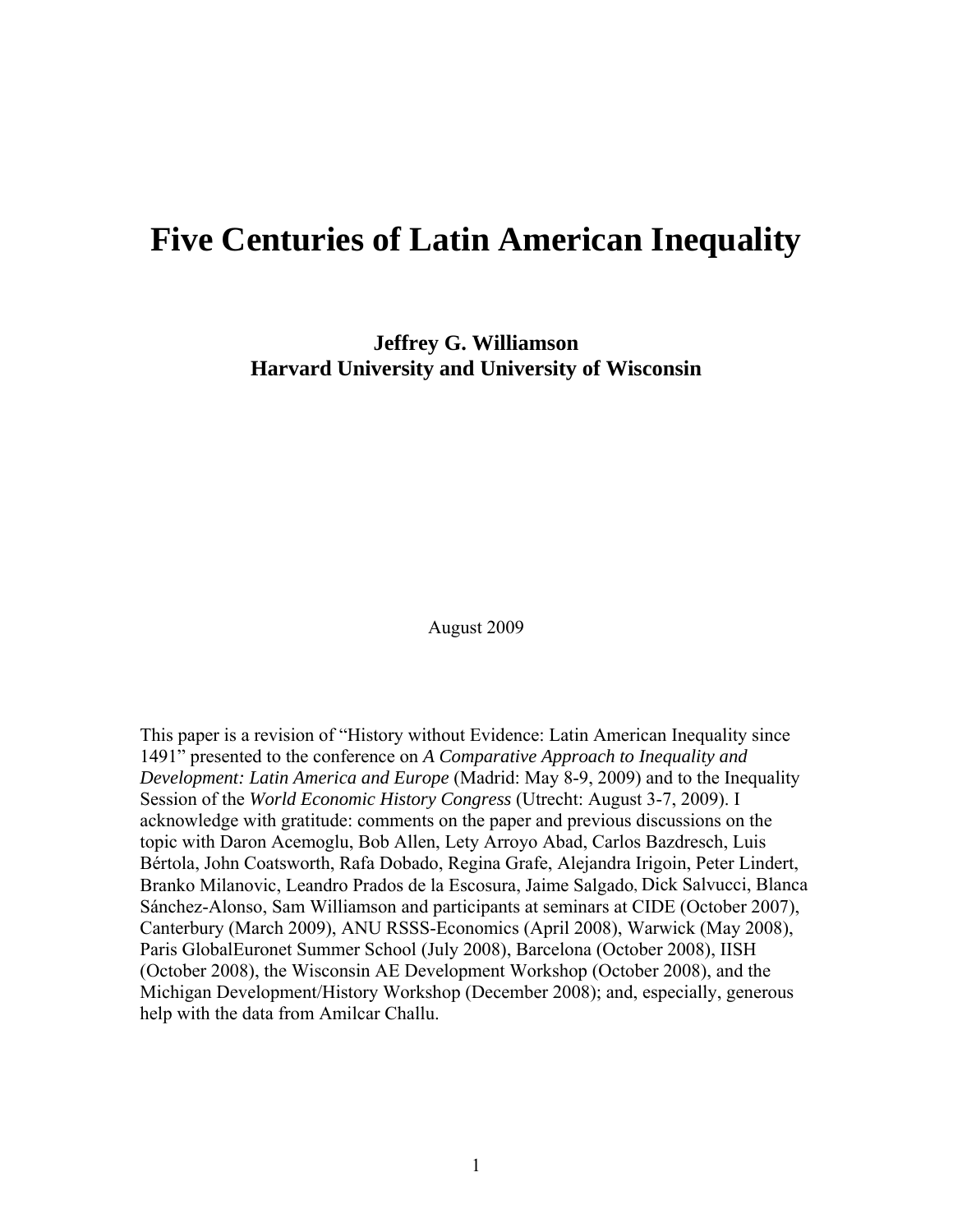# **Abstract**

Most analysts of the modern Latin American economy hold to a pessimistic belief in historical persistence -- they believe that Latin America has always had very high levels of inequality, suggesting it will be hard for modern social policy to create a more egalitarian society. This paper argues that this conclusion is not supported by what little evidence we have. The persistence view is based on an historical literature which has made little or no effort to be comparative. Modern analysts see a more unequal Latin America compared with Asia and the rich post-industrial nations and then assume that this must always have been true. Indeed, some have argued that high inequality appeared very early in the post-conquest Americas, and that this fact supported rent-seeking and anti-growth institutions which help explain the disappointing growth performance we observe there even today. This paper argues to the contrary. Compared with the rest of the world, inequality was *not* high in pre-conquest 1491, nor was it high in the postconquest decades following 1492. Indeed, it was not even high in the mid-19<sup>th</sup> century just prior Latin America's *belle époque*. It only became high thereafter. Historical persistence in Latin American inequality is a myth.

Jeffrey G. Williamson Harvard University, University of Wisconsin and NBER 350 South Hamilton St. Madison WI 53703 USA jwilliam@fas.harvard.edu

Keywords: Inequality, development, Latin America JEL No. N16, N36, O15, D3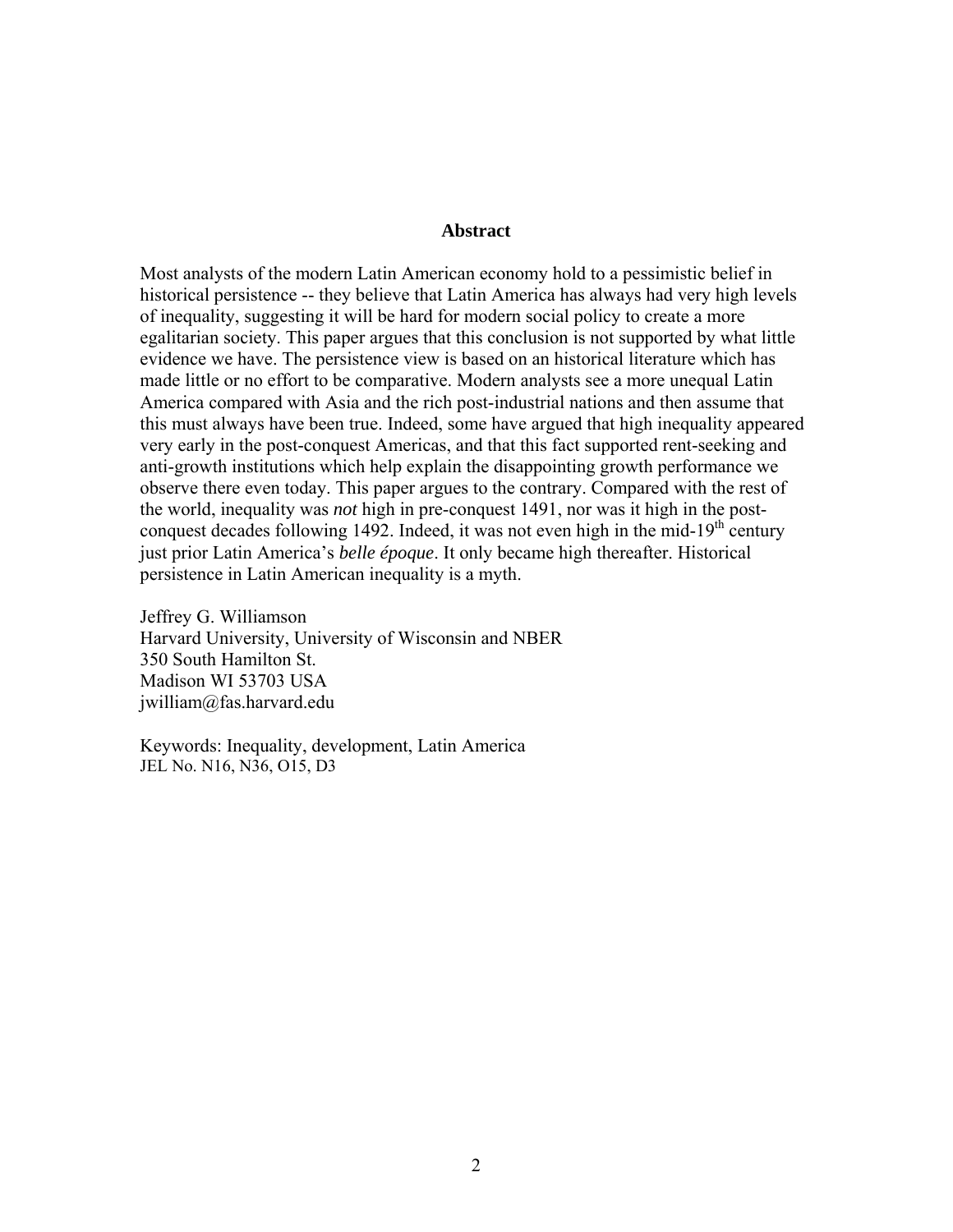# **Latin American Inequality over Five Centuries**

Most analysts of the modern Latin American economy carry a pessimistic belief in historical persistence: that is, they believe that Latin America has always had very high levels of income and wealth inequality, suggesting it will be hard, or even impossible, for modern social policy to create a more egalitarian society. This paper argues that this conclusion is not supported by what little evidence we have. The persistence view is based on an historical literature which has made little or no effort to be comparative. Indeed, other studies have shown that even where there is measured historical persistence, the effects decay over time (Banerjee and Iyer 2005; Nunn 2008; Bruhn and Gallego 2009). Yet modern analysts see a more unequal Latin America compared with Asia and the rich post-industrial nations (López and Perry 2008) and then assume that this must always have been true. Indeed, some have argued that high inequality appeared very early in the post-conquest Americas, and that this fact supported rent-seeking and anti-growth institutions which help explain the disappointing growth performance we observe there even today. This paper argues to the contrary. Compared with the rest of the world, inequality was *not* high in pre-conquest 1491, nor was it high in the postconquest decades following 1492. Indeed, it was not even high in the mid-19<sup>th</sup> century just prior Latin America's *belle époque*. It only became high thereafter. Historical persistence in Latin American inequality is a myth.

The next section places Latin American pre-industrial inequality in context by comparing it with inequality the world around over the two millennia from Rome in 14 AD to British India in 1947. It turns out that there is little that is unusual about pre-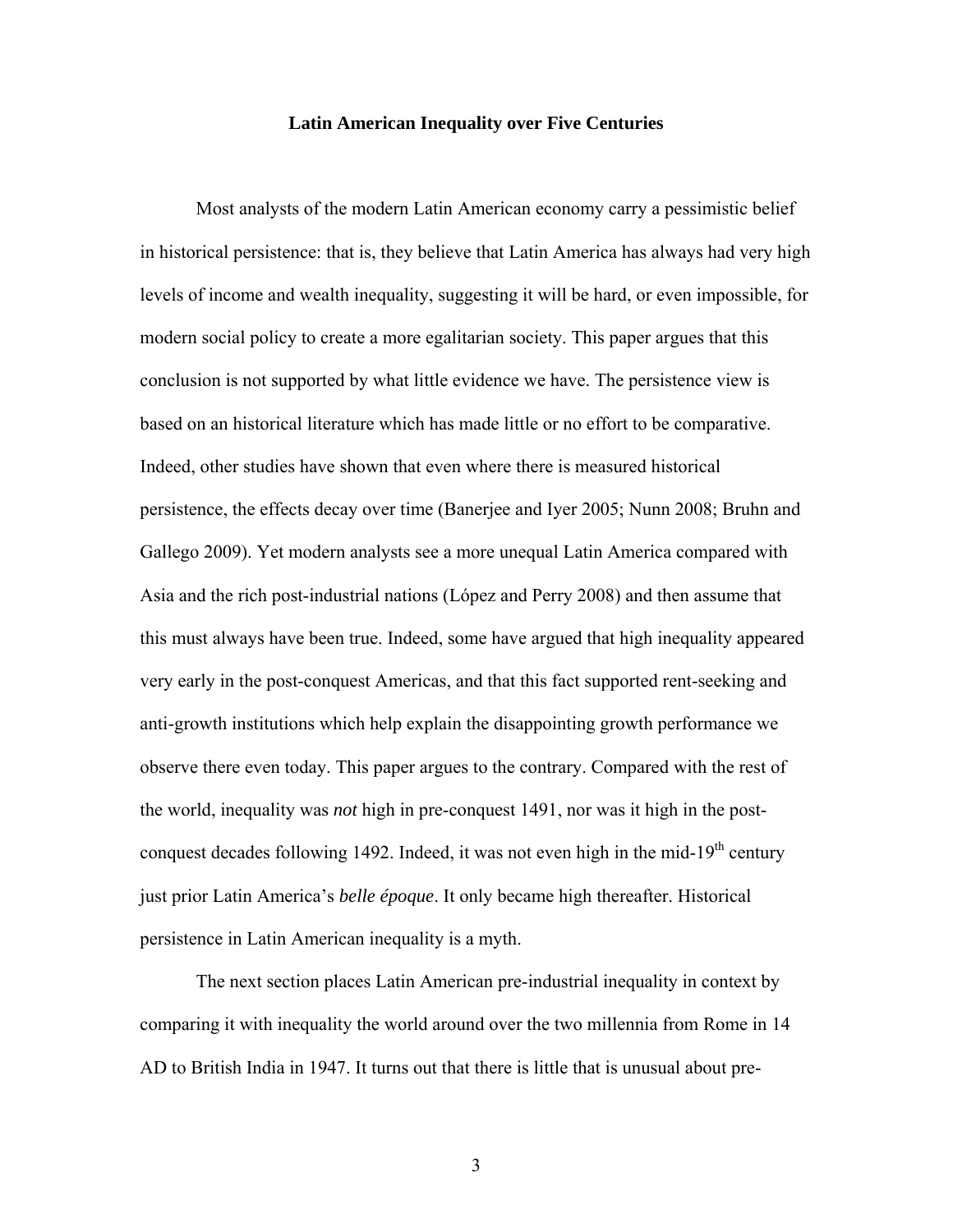industrial Latin America when that comparison is made. The paper then offers empirical explanations for pre-industrial inequality the world around over the two millennia since Rome, including late  $18<sup>th</sup>$  and  $19<sup>th</sup>$  century Latin America. Next, we ask whether Latin America has always been more unequal. The paper goes on to use the estimated relationship found in the pre-industrial sample to fill by prediction the many and big empirical gaps in Latin American inequality history from 1491 through the end of the *belle époque*. That is, it uses an estimated world pre-industrial relationship to predict Latin American inequality where no income distribution evidence is yet available. These predictions are then compared with the Latin American inequality facts where they exist. The paper concludes by posing four revisionist hypotheses. The hope is that these working hypotheses will be used to motivate the collection of new pre-industrial inequality evidence and thus perhaps to overthrow once and for all the historical persistence view that pervades modern debate about Latin American inequality.

# **Latin America in Context: What Did Pre-Industrial Inequality Look Like the World Round?<sup>1</sup>**

We have no evidence documenting inequality for the Inca, Aztec or other indigenous civilizations in the Americas prior to the arrival of the Iberian conquerors. But we can guess. Recently, Branko Milanovic, Peter Lindert and myself (2008; hereafter BMW) collected what we call an 'ancient inequality' data base for 29 places, ranging over two millennia from the Roman Empire in the year 14, Byzantium in the year 1000, England in 1290, Tuscany in 1427, Holland in 1732, Old Castille in 1752, France in 1788, Java in 1880, and British India in 1947. The sample includes four Latin American

<sup>&</sup>lt;sup>1</sup> As will be apparent, this and the next section draw heavily on Milanovic *et al.* (2008).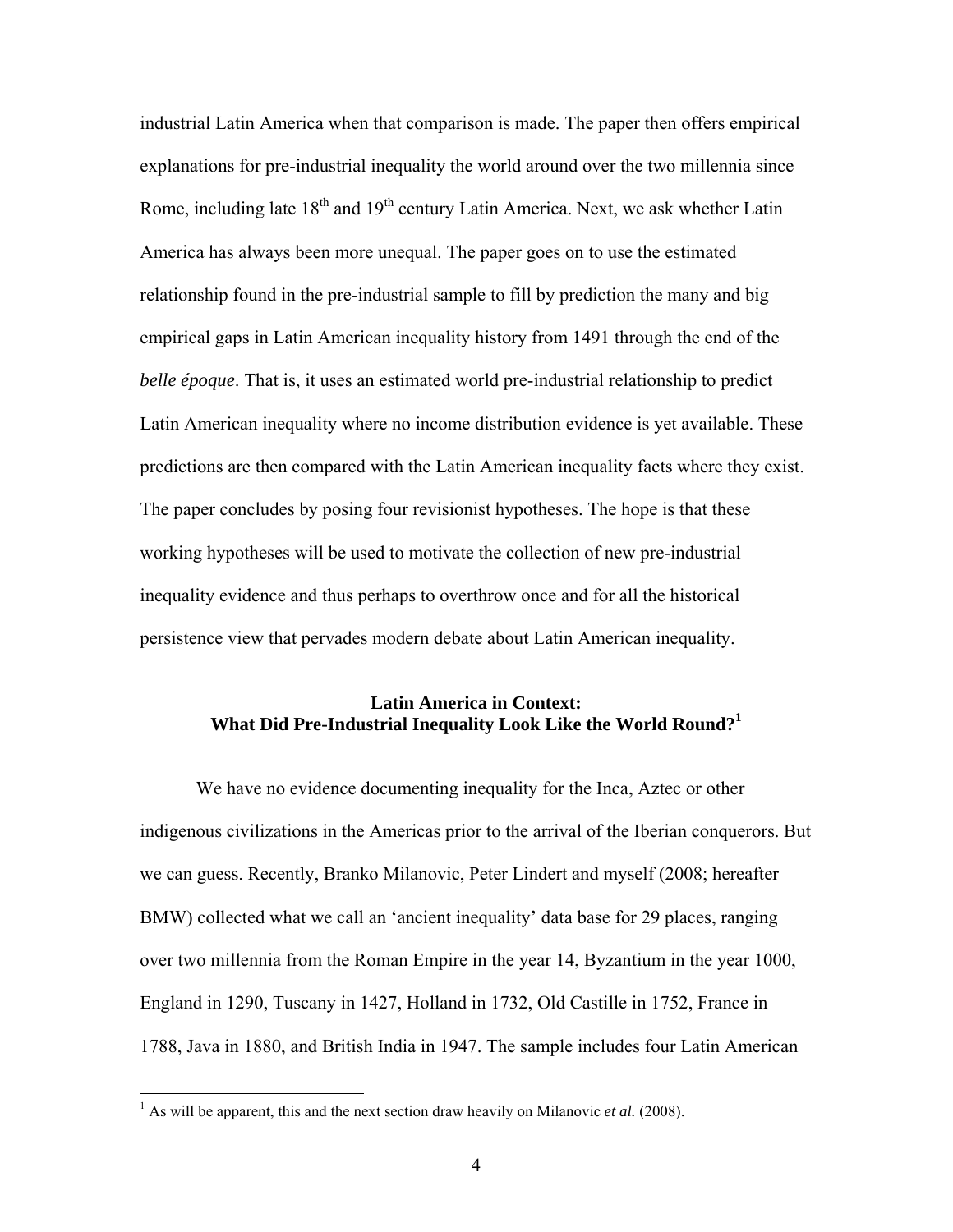observations: Nueva España 1790, Chile 1861, Brazil 1872, and Peru 1876, although a new Mexican 1844 social table observation can now be added to the BMW sample. While each of these 29 BMW observations reports a Gini coefficient and other measures of inequality, only Tuscany 1427 offers a full size distribution of income. Instead, the observations have been constructed mainly from what are called *social tables*, sources which report average income and income recipients by social classes, but no income variance within them.

Social tables are particularly useful in evaluating ancient societies where classes were clearly delineated, where the differences in mean incomes between them were substantial, and where mobility between them was trivial. If class (and race) alone determined one's income, and if income differences between classes were large while income differences within classes were small (mainly reflecting life-cycle status and luck), then most inequality would be explained by average income differences between classes. One of the most famous social tables was constructed by Gregory King for England and Wales in 1688 (Barnett 1936; Lindert and Williamson 1982). King's class list was fairly detailed (31 in number), but he did not report inequalities within these social groups, so we cannot identify within-class inequality for 1688 England. Yet, when income variance within class is also available for any pre-industrial country offering social table estimates, the differences between measured inequality are typically very small whether within class variance is included or excluded. Indeed, when comparing any two pre-industrial societies where full size distributions are available, inequality differences between them can be explained almost entirely by inequality differences measured by class differences alone. In short, the lion's share of inequality in pre-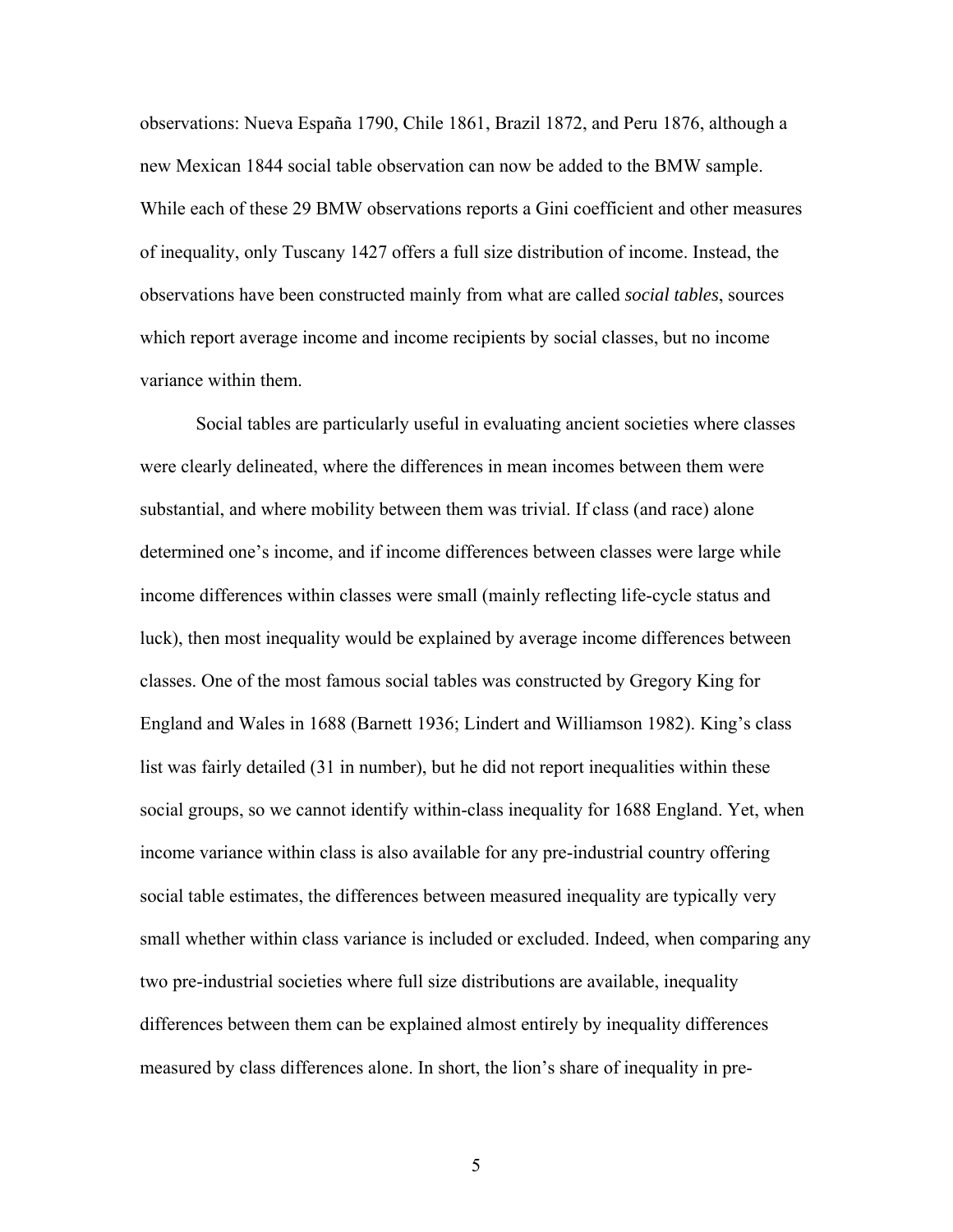industrial societies is and was accounted for by between-class average income differences.

Table 1 and Figure 1 report what these BMW data look like. The Gini estimates are plotted in Figure 1 against income or GDP (or GDI) per capita. Figure 1 also displays what we call the *inequality possibility frontier* (solid line), a curve based on the maximum inequality the elite could have extracted at that income per capita. The maximum is constructed under the assumption that everybody but the elite in such repressive societies would have gotten just the World Bank's subsistence minimum of  $$PPP~300.<sup>2</sup>$  The ratio of the actual inequality to the maximum feasible inequality (both expressed in Gini coefficients) is called the *extraction ratio*. 3 In most cases, the calculated pre-industrial Ginis lie pretty close to the inequality possibility frontier (IPF). The countries farthest below the IPF curve – with the lowest extraction ratios -- are the most advanced pre-industrial economies in northwestern Europe: that is, 1561-1808 Holland, 1788 France, and 1688-1801 England.

The inequality possibility frontier allows us to better situate these ancient preindustrial inequality estimates in a modern context. The bottom panel of Table 1 provides estimates of inequality extraction ratios for 25 contemporary societies. Brazil has often

 $2$  This is less than Maddison's (1998: 12) assumed subsistence minimum of \$PPP 400 which, in principle, covers more than physiological needs. Note that a purely physiological minimum "sufficient to sustain life with moderate activity and zero consumption of other goods" (Bairoch 1993: 106) was estimated by Bairoch to be \$PPP 80 at 1960 prices, or \$PPP 355 at 1990 prices. Our minimum is also consistent with the World Bank absolute poverty line which is 1.08 per day per capita in 1993 \$PPP (Chen and Ravallion 2007: 6). This works out to be about \$PPP 365 per annum in 1990 international prices. Since more than a billion people are believed to have incomes less than the World Bank global poverty line, it seems reasonable to assume that the physiological minimum income must be less. One may recall also that Colin Clark (1957: 18-23) distinguished between international units (the early PPP dollar) and oriental units, the lower dollar equivalents which he thought held for subtropical or tropical regions where calorie, housing and clothing needs are considerably less than those in temperate climates. Since our ancient pre-industrial sample includes a fair number of tropical countries, this gives us another reason to use a conservatively low estimate of the physiological minimum.

<sup>&</sup>lt;sup>3</sup> The extraction ratio is not unlike an index of the percent in poverty, but where the poverty line is fixed.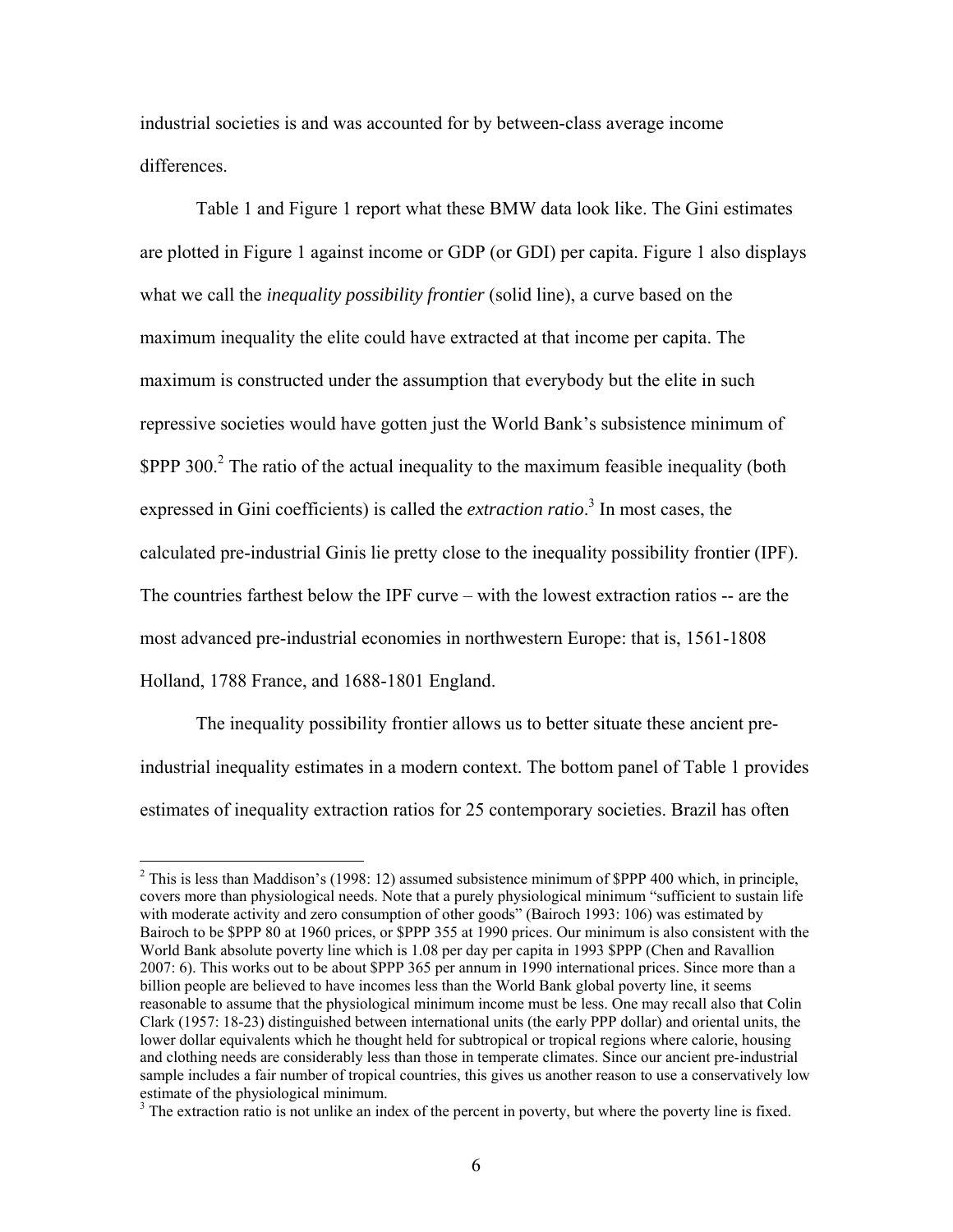been cited as an example of an extremely unequal society, driven by a long history of slavery, racial discrimination and regional dualism. Indeed, Brazil's Gini in 2002 is comparable to the most unequal pre-industrial societies in our ancient inequality sample. But Brazil is more than four times richer than the average ancient society in our sample, so its maximum feasible inequality (92.7) is much higher than our ancient society average (60.6). Thus, modern elites have extracted only a little more than 63 percent of the maximum feasible inequality in Brazil, and its inequality extraction ratio is about the same as what we find among the *least* exploitative and repressive ancient societies like 1801-3 England and 1886 Japan. What is true of Brazil, is also true of contemporary Chile, Mexico and Peru. All three have Ginis today well above the world average (Chile  $2003 = 54.6$ , Mexico  $2000 = 53.8$  and Peru  $2002 = 52$  versus the world average = 40.6), but all three have extraction ratios below the *least* exploitative in our ancient societies sample. Furthermore, not all of these four have Ginis today above what they were 150- 200 years ago. Inequality has fallen over two centuries in two Latin American republics for which data exist: Chile  $1861 = 63.7$  to  $2003 = 54.6$ , or 14 percent lower, and Mexico  $1790 = 63.5$  to  $2000 = 53.8$ , or 15 percent lower. Inequality has been on the rise over two centuries in the other two Latin American republics for which data exist: Brazil 1872 = 43.3 to 2002 = 58.8, or 36 percent higher; and Peru 1876 = 42.2 to 2002 = 52, or 23 percent higher.

As a country becomes richer, and its surplus above subsistence rises, its feasible inequality expands. Consequently, even if recorded inequality is stable, the extraction ratio must fall. This can be seen in Figure 2 where the inequality extraction ratio is plotted against income per capita for both ancient societies and their modern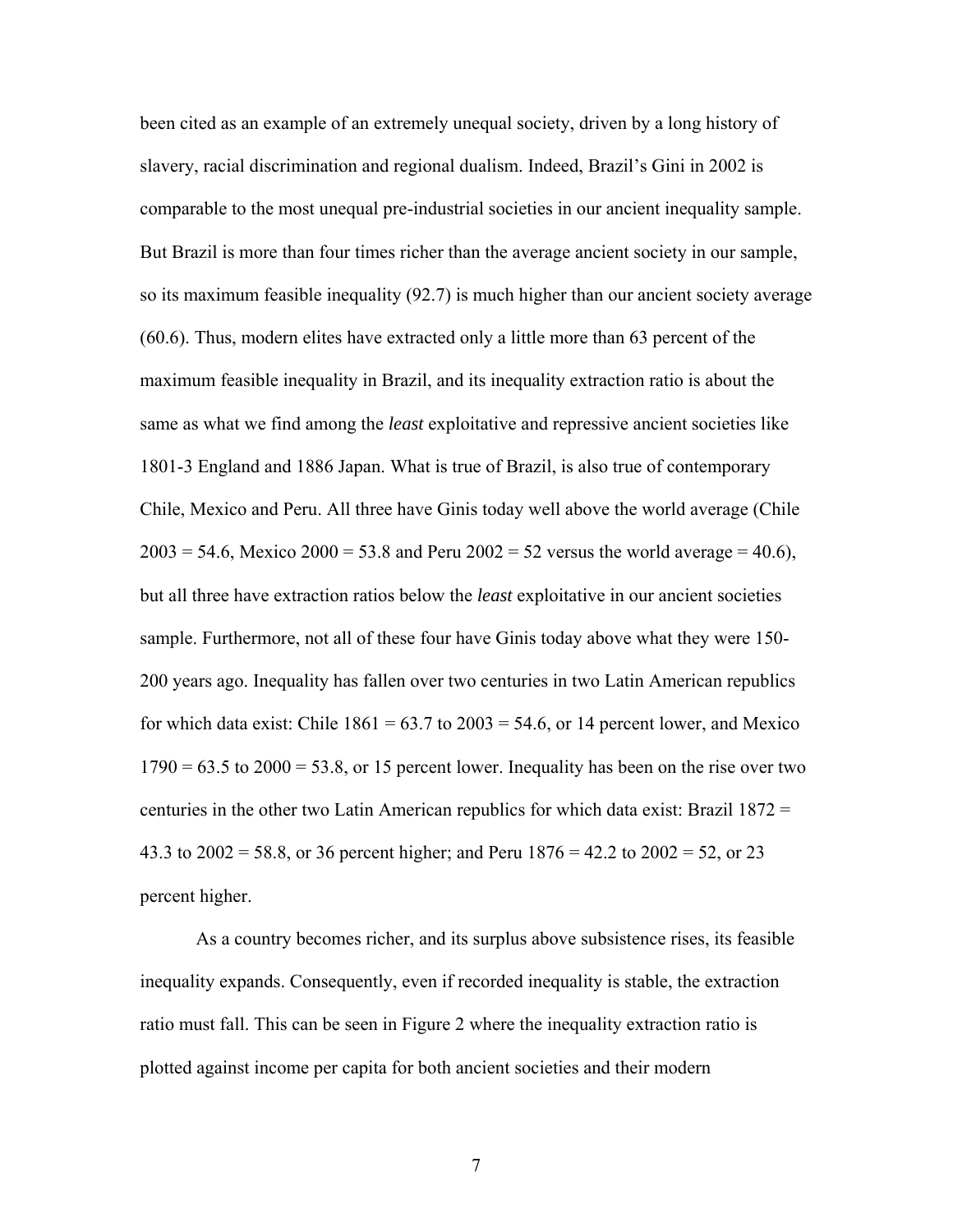counterparts. Thus, the social consequences of increased inequality may not entail as much *relative* impoverishment, or as much perceived injustice, as might appear if we looked only at the recorded Gini. This logic is particularly compelling for low and middle-income societies where increases in income push the maximum feasible inequality up sharply along the steepest part of the IPF curve. The farther a society rises above the subsistence minimum, the less will economic development lift its inequality possibilities, and thus the extraction ratio will be driven more and more by the rise in the actual Gini itself. Thus, the inequality extraction ratio has *fallen* everywhere in Latin America over the past century or two, and in some cases by a lot: it has fallen by 15 percent in Brazil (from 74.2 in 1872 to 63.4 in 2002), by 32 percent in Chile (from 83 in 1861 to 56.4 in 2003), by 47 percent in Mexico (from 105.5 in 1790 to 56.2 in 2000), and by 27 percent in Peru (from 78.1 in 1876 to 56.7 in 2002). While the rest of this paper will focus on actual or measured inequality, future debates over social justice and economic development will have to struggle with the implications of different trends in actual inequality and extraction ratios.

## **Fundamentals: Explaining Pre-Industrial Inequality the World Round**

Using this BMW information from ancient pre-industrial societies, can we explain differences in observed inequality? The Kuznets hypothesis posits that inequality tends to follow a bell-shape as average real income increases. Although Kuznets formulated his hypothesis explicitly with a view toward industrializing and industrialized economies, one might wonder whether his Curve is even more apparent among our pre-industrial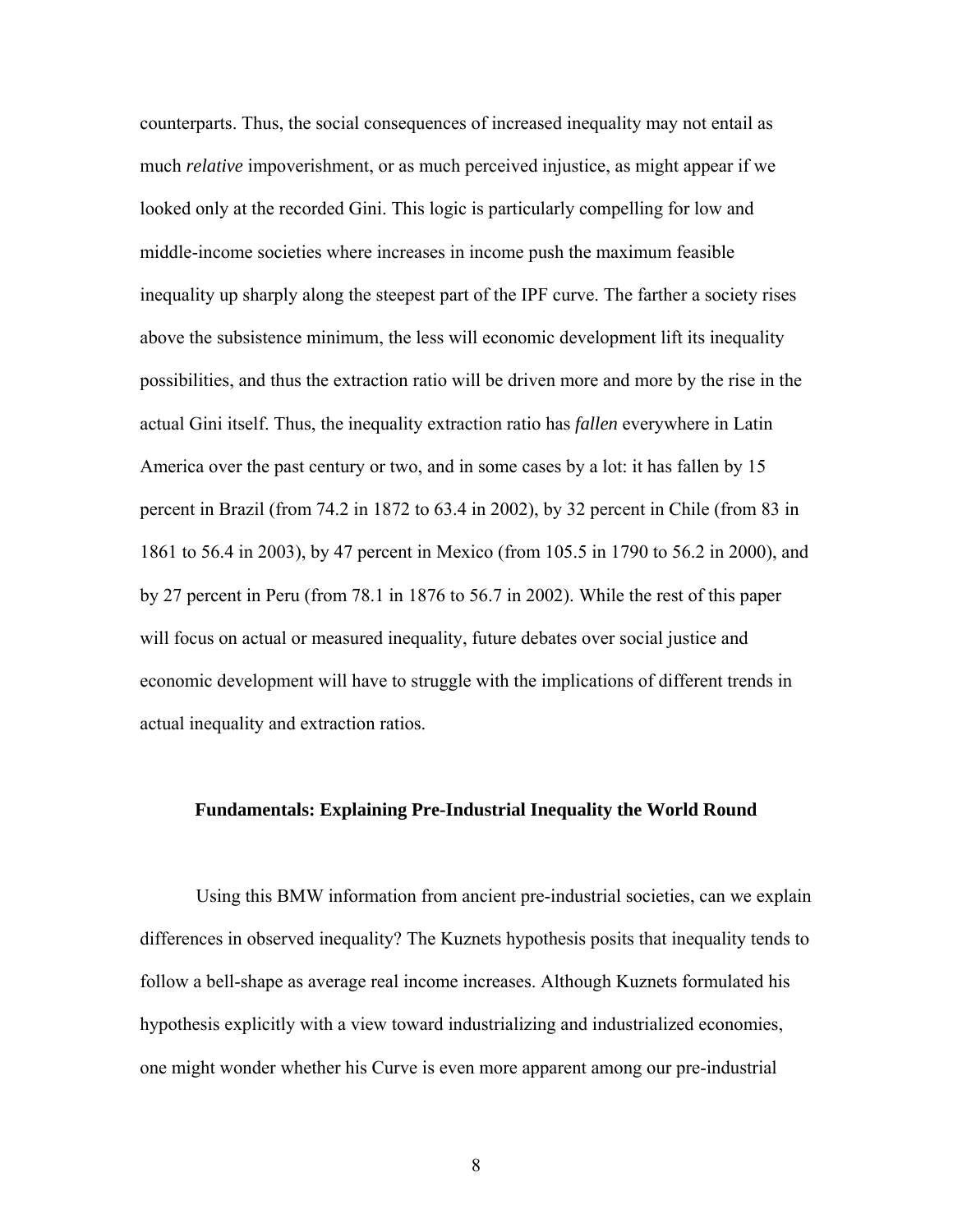economies as well. After all, the secular upswing could be easily explained by increases in per capita income: poor countries do not have much surplus for the elite to extract, but as income rises in pre-industrial economies, so does the surplus and potential inequality. In addition to log average income and its square, Table 2 includes the urbanization rate, population density and colonial status (a dummy variable). The regression also includes a number of controls for country-specific eccentricities in the data: the number of social groups available for calculating the Gini, whether the social table is based on tax data, and whether the social table for a colony includes the income of resident colonists. The Kuznets hypothesis predicts a positive coefficient on average income (or its log) and negative coefficient on its square. We also expect higher inequality for the more urbanized countries (reflecting a common finding that inequality in urban areas tends to be higher than in rural areas: Ravallion *et al.* 2007), and for those that are ruled by foreign elites since powerful colonizers are presumed to be able to achieve higher extraction rates than weaker local elites, and since countries with weak local elites but with large surpluses will attract powerful colonizers to extract it (Acemoglu, Johnson and Robinson 2001, 2002).

The empirical results confirm all expectations. Both income terms are of the right sign and significant, supporting a pre-industrial Kuznets Curve.<sup>4</sup> The sign on the *urbanization rate* is, as predicted, positive, but since it competes with population density, its statistical significance is somewhat lower. Still, each percentage point increase in the urbanization rate (say, from 10 percent to 11 percent) is associated with an increase in the Gini by 0.35 points. Colonies were clearly much more unequal: holding everything else

<sup>&</sup>lt;sup>4</sup> Note that GDP per capita is in natural logs.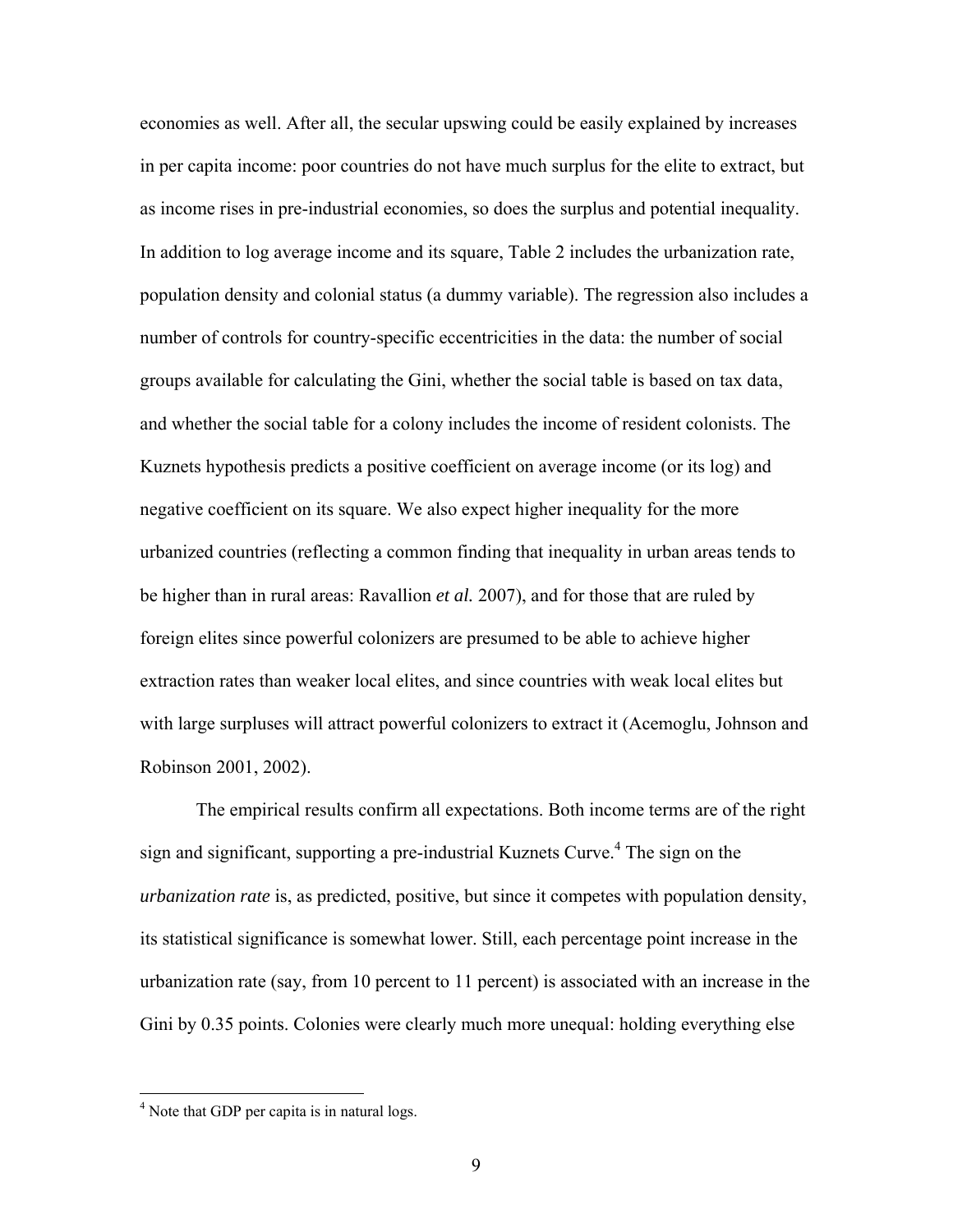constant, colonies had a Gini almost 13 points higher than non-colonies.<sup>5</sup> *Foreigner* is a dummy variable that controls for two observations (South Serbia 1455 and Levant 1596) that were colonies but where their ancient inequality surveys did not report the incomes and numbers of colonizers at the top. This is therefore simply another control for data eccentricity, and its negative sign shows that being a colony, but not having colonizers included in the survey, reduces recorded inequality considerably (9 to 10 points).

The number of social groups used in the inequality calculations, or tax census origin of social tables, do not affect the Gini in any significant way. This finding is comforting, especially regarding Nueva España's three classes, because it shows that our estimates of inequality are being driven by fundamentals, not by the way the social tables were constructed by pre-industrial observers.

*Population density* is negatively associated with inequality, although its significance weakens when the two Java observations – the most dense part of the preindustrial world – are removed. It might have been expected that the introduction of a dummy variable for more densely populated Asia would have caused the effect of density to dissipate. This is not the case, as shown in column 2 of Table 2. The negative impact of population density on inequality seems to be counter-intuitive. After all, conventional theory – which we will exploit below -- would predict that more population pressure on the land should raise land yields and rents, lower labor's marginal product and the wage, thus producing *more* inequality, not less. Furthermore, this effect should have been all the more powerful in pre-industrial societies where land and labor drove inequality not, as in modern societies, human capital and financial wealth. It seems likely that this

 $<sup>5</sup>$  To repeat, it should be stressed that this is a correlation only. The causal relation cannot be identified with</sup> this regression.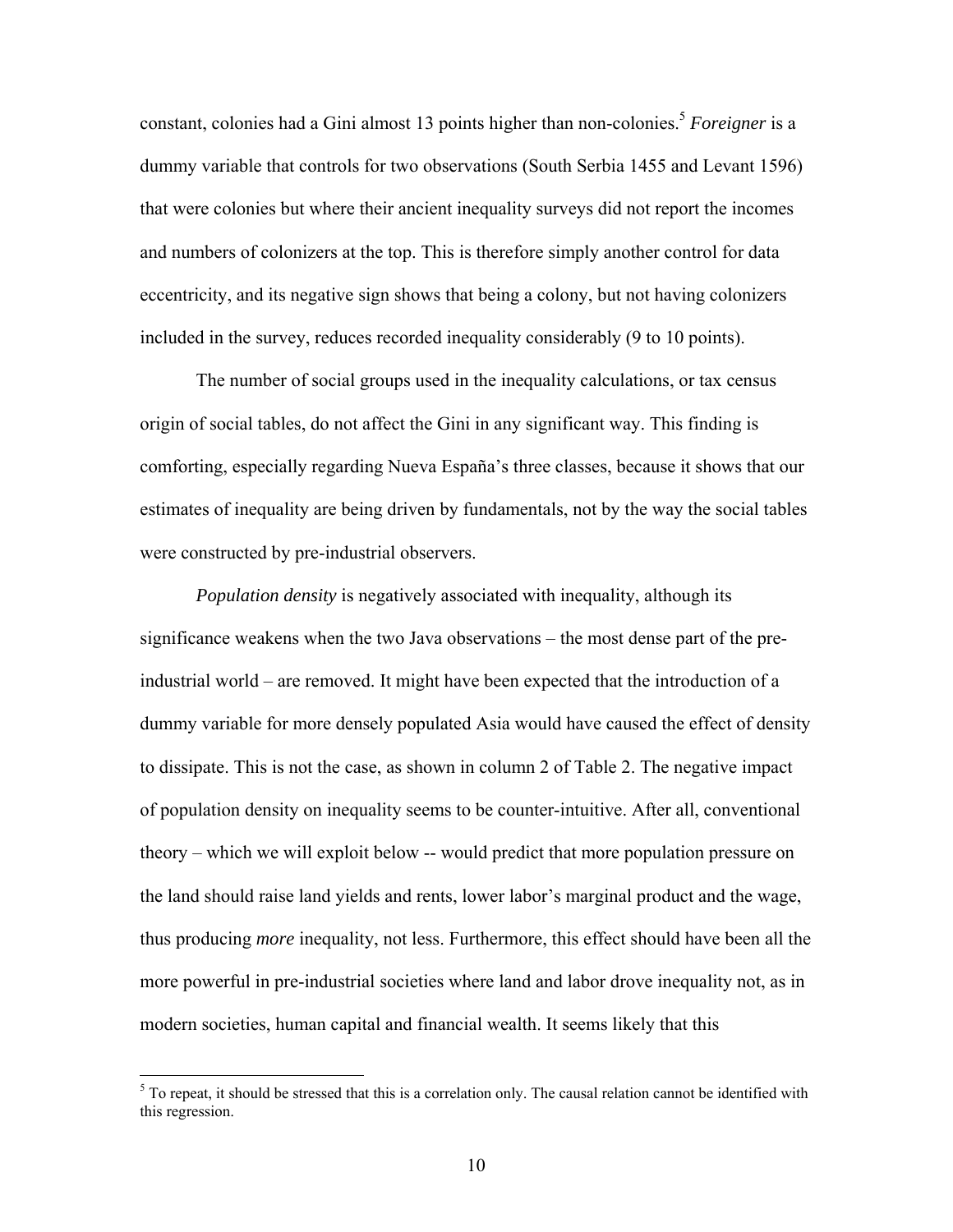conventional effect is being offset in the ancient economy data by two forces. First, densely populated agrarian societies also had lower per capita income, so this may have been working against the conventional force (since inequality rises with per capita income). Second, more densely populated agrarian societies must have had higher relative food prices than thinly settled societies, so that nominal subsistence had to be much higher to purchase the more expensive foodstuffs, lowering measured inequality and the extraction ratio.<sup>6</sup> It seems likely that this force must have been most powerful during the two millennia before the middle of the  $19<sup>th</sup>$  century since a world market for grains did not yet exist and thus local conditions dictated the relative price of food (Latham and Neal 1983; Clingingsmith and Williamson 2008; Studer 2008). This second offset has important implications for comparing inequality in the labor-scarce and resource-abundant Americas with the labor-abundant and resource-scarce Europe, and between the densely populated highlands in Mexico and the Andes relative to resourceabundant Southern Cone. However, it is less clear that it had the same effect within countries *over time*, since the results in Table 2 rely almost entirely on a cross section, not a time series. Finally, to the extent that population size and density are correlated, there is a third possible offset. Looking at modern data, Filipe Campante and Quoc-Anh Do (2007) explain the negative correlation by the size of the potential revolutionary underclass concentrated around the capital thus posing a threat to the elite.

<sup>&</sup>lt;sup>6</sup> Rarely do even modern inequality studies assess the impact of different class-specific cost-of-living trends on *real* inequality trends. We know this mattered hugely in early modern Europe (Hoffman *et al.* 2002), and we need to know whether it has also mattered at any time in Latin America since 1491. When Latin America underwent her commodity export boom during the *belle époque*, did the rise in food export prices in the Southern Cone serve to raise *real* inequality even more than *nominal* inequality? Did it have the opposite effect in Mexico, which imported cheap corn from the United States? And what about  $20<sup>th</sup>$  century Latin American food exporters when their terms of trade collapsed 1915-1940?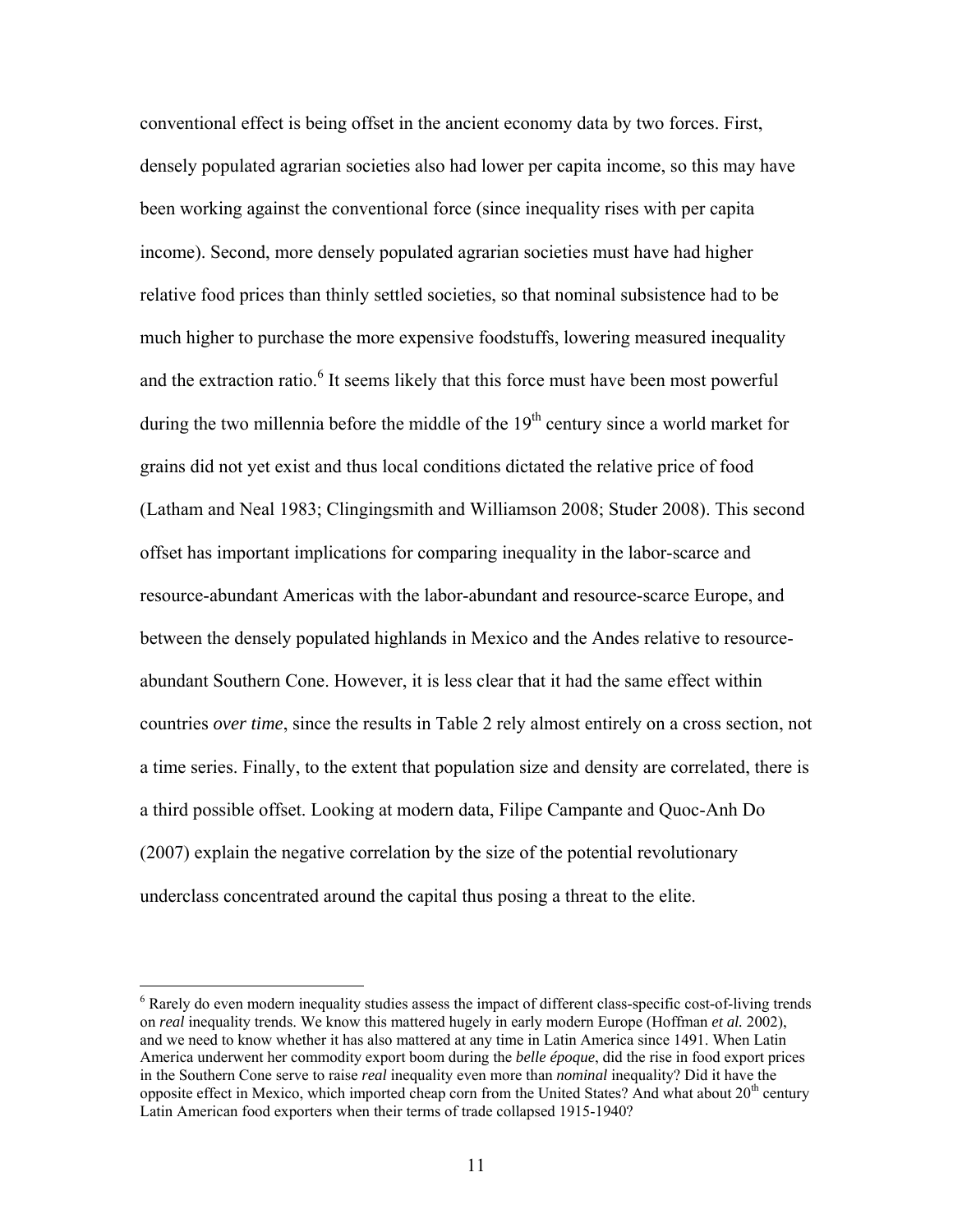The stylized picture that emerges is this: Inequality follows contours that are consistent with the Kuznets Curve hypothesis, a pre-industrial secular rise to a peak, followed by a fall during modern economic growth. It follows that most of the preindustrial Third World had probably reached very high levels of inequality by the early  $19<sup>th</sup>$  century before what is called the first global trade boom. However, the extraction ratio tends to fall as income increases, even during pre-industrial times. This fact would, of course, invite a European colonist to plunder where the potential surplus was big, but where the local elite had relaxed their extraction rate. We will return to this issue below.

## **Has Latin America Always Been More Unequal?**

Has Latin America always been more unequal than other parts of the world, as implied by the recent work of Stanley Engerman and Kenneth Sokoloff (1997; Engerman, Haber and Sokoloff 2000)? Engerman and Sokoloff offered a hypothesis to account for Latin American growth underachievement during the two centuries following its independence. Their thesis begins with the plausible assertion that high levels of income inequality, and thus of political power, favor rich landlords and rent-seekers, and thus the development of institutions which are compatible with rent-seeking but incompatible with economic growth. Their thesis argues further that high levels of Latin American inequality have their roots in the natural resource endowments present when Iberia conquered and colonized the region five centuries ago. Exploitation of the native population and of imported African slaves, as well as their subsequent disenfranchisement, reinforced the development of institutions incompatible with growth.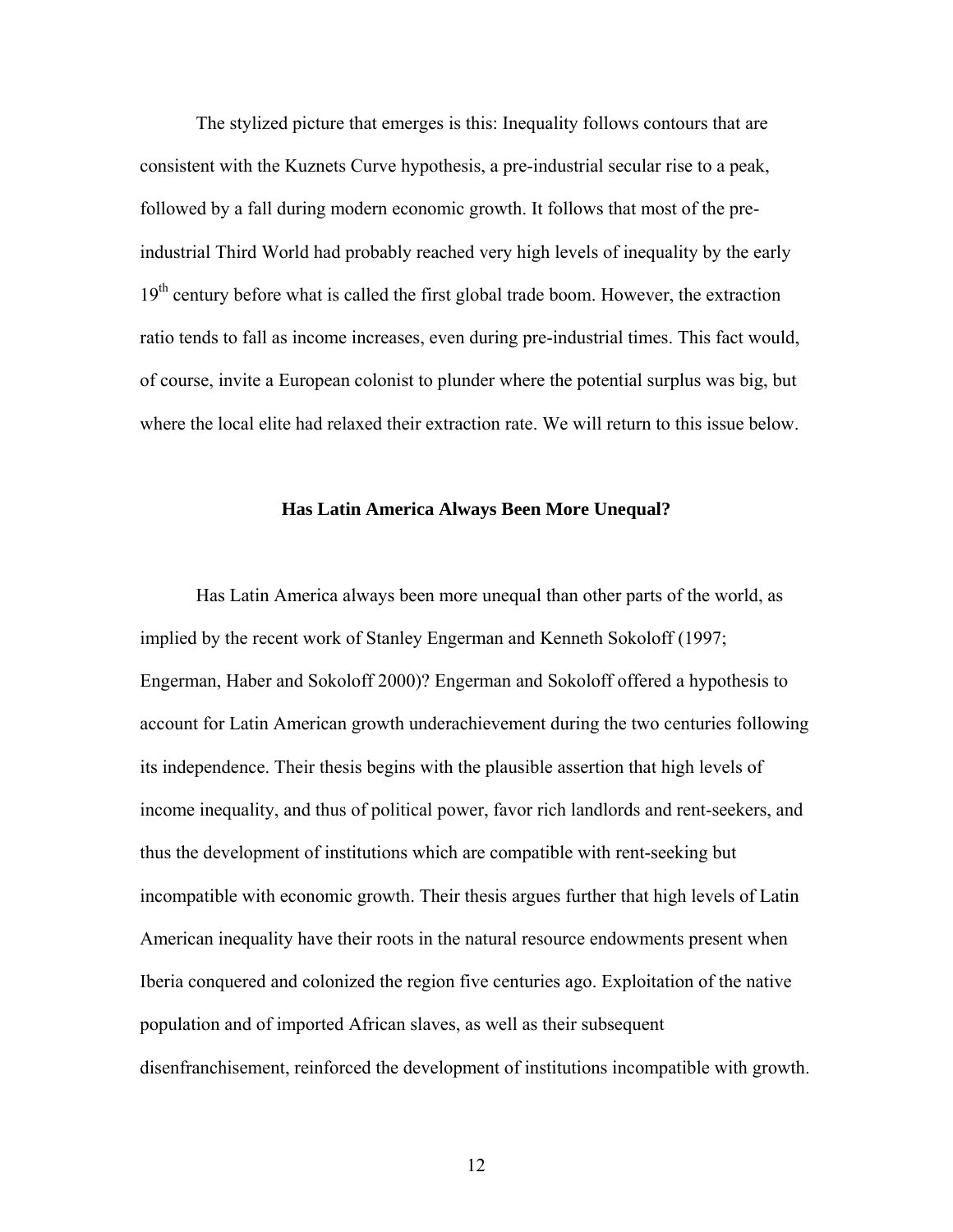Engerman and Sokoloff had no difficulty collecting evidence which confirmed high inequality, disenfranchisement and lack of suffrage in Latin America compared with the United States. But what about comparisons with the rest of the world, and what about earlier?<sup>7</sup> Oddly enough, neither the Engerman-Sokoloff team or its critics have confronted the thesis with inequality evidence for the economic leaders in northwest Europe at comparable pre-industrial stages; this is the comparison that matters, not with industrial United States.

Table 3 presents inequality information for pre-industrial western Europe (that is, prior to 1810) and for pre-industrial Latin America (that is, prior to 1880). For the former, we have observations from 1788 France, 1561 and 1732 Holland, and 1688, 1759 and 1801 England-Wales. For the latter, we have Nueva España 1790 and Mexico 1844 taken as an average, Chile 1861, Brazil 1872 and Peru 1876. Engerman and Sokoloff coined their hypothesis in terms of actual inequality. According to that criterion, their thesis must be soundly rejected. That is, the (population weighted) average Latin American Gini  $(47.5)$  was considerably *lower* than that of western Europe (52.9), not higher.<sup>8</sup> Furthermore, the comparative inequality implications emerging for these social tables have been confirmed recently by Rafael Dobado and Hector Gracia using an inequality proxy – Maddison's real GDP per capita relative to their unskilled grain wage: according to their data, in 1820 Mexico, Bolivia and Colombia all had less inequality than did the

 $<sup>7</sup>$  John Coatsworth argues that the Engerman-Sokoloff thesis has not held up well to scrutiny: "what little</sup> quantitative evidence there is does not suggest that ownership of land, or other assets for that matter, was more concentrated in Latin America than in the United States" (Coatsworth 2008: 553). However, Coatsworth's survey of the land and wealth distribution estimates for Latin America (Coatsworth 2008: Table 2, 553) reveals that the first Latin America observations are for the province of Buenos Aires in 1820 and 1838, and for Rio de Janeiro in 1830. He is not able to report any colonial observations. See also Johnson and Frank (2006) and Gelman and Santilli (2006).

 $8$  If pre-industrial Mexican inequality is described best by the 1844 observation in Table 3, then this conclusion can be made even stronger.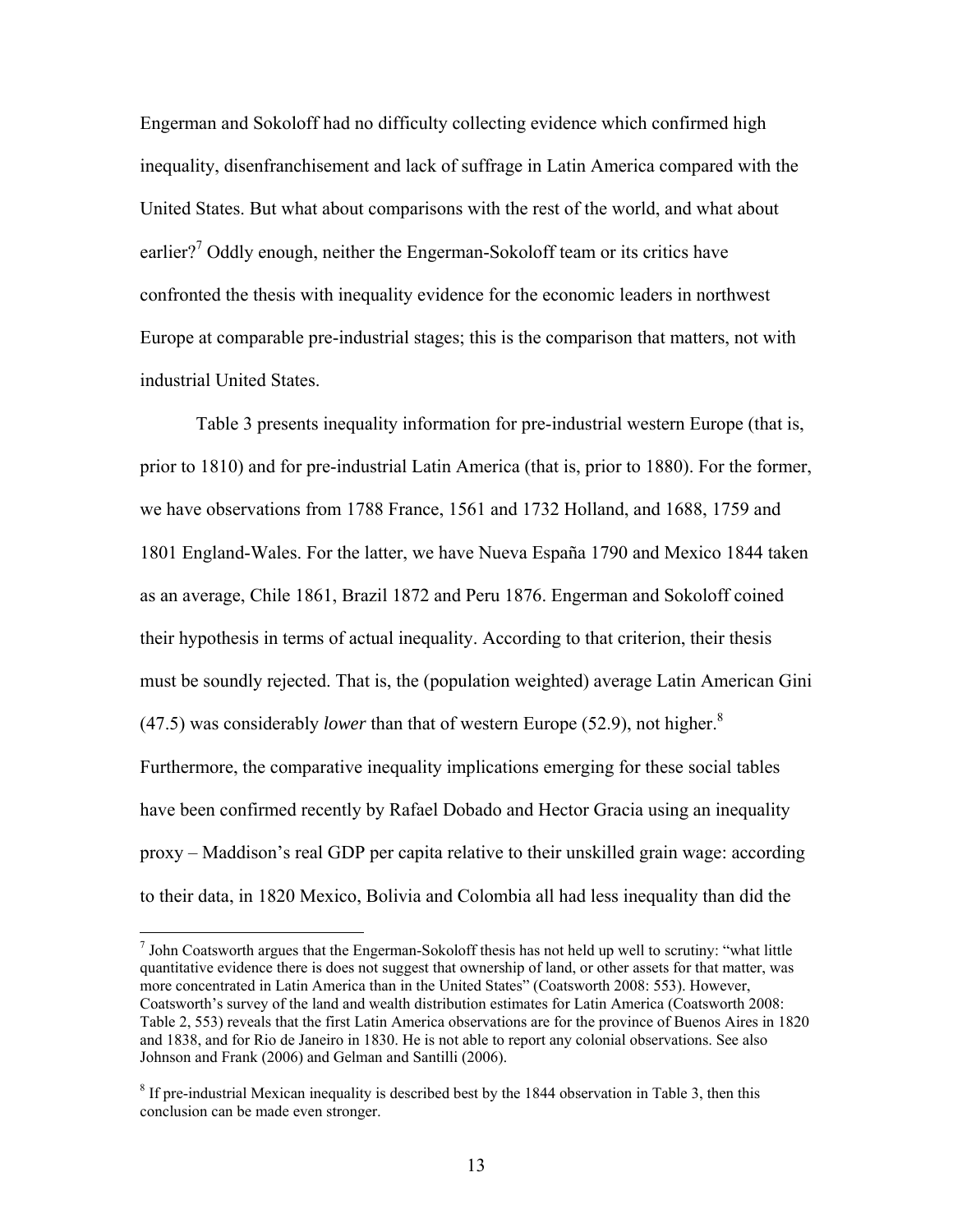Netherlands, the United Kingdom and France, or even Portugal and Spain (Dobado and Garcia 2009: Figure 18).

It is not true that pre-industrial Latin America was more unequal than preindustrial northwest Europe.<sup>9</sup> Thus, if inequality encouraged rent-seeking and discouraged growth in Latin America, it did it even more so in northwest Europe where the industrial revolution first started! Since we know that high inequality was consistent with industrial revolutions occurring in western Europe, it is unclear why it should be inconsistent with it in Latin America somewhat later. However, Latin America was poorer than northwest Europe, and poorer societies have a smaller surplus for the elite to extract. Thus, *maximum feasible inequality* was considerably lower and *extraction rates* were considerably higher in Latin America than in northwest Europe (Table 3). While measured inequality does not support the Engerman-Sokoloff thesis, the extraction rate does.10 The Engerman-Sokoloff team, their followers, *and* their critics all need to decide which of these inequality indicators matters for their hypothesis and why. To the extent that political power determines the extraction ratio, then Daron Acemoglu and James Robinson may be quite right in stressing political inequality rather than just economic inequality (Acemoglu *et al.* 2008; Acemoglu and Robinson 2006).

<sup>&</sup>lt;sup>9</sup> See also the summaries on this point in Bértola *et al.* (2009: 5-6) and Bértola (2009). It should be added that has Asia not always been *less* unequal? Ancient Asia was not significantly less unequal when we control for other factors. Indeed, population density is sufficient to identify why ancient Asia had lower levels of inequality than the rest of the pre-industrial world.

 $10$  In this sense, Coatsworth may have been too quick to conclude, based on measured inequality, that "if" colonial institutions constrained economic development, they did not do so until after the colonial era" (Coatsworth 2008: 11).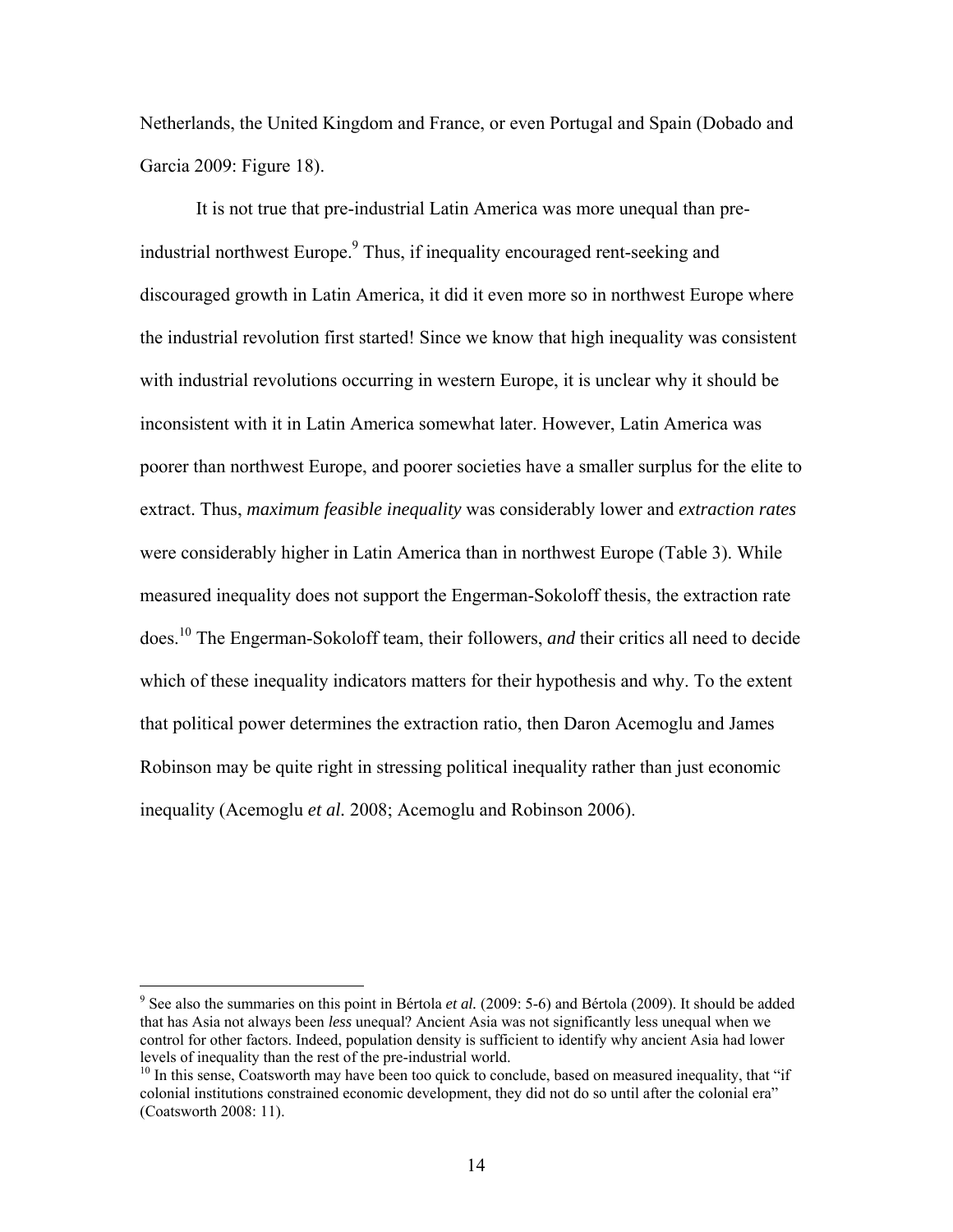## **Broad Sweep: Reconstructing Latin American Inequality Trends since 1491**

# **Initial Conditions: What Was Latin American Inequality Like in 1491?**

Table 4 and Figure 3 use the Gini regression equation (1) in Table 2 and estimates of the dependent variables also reported in Table 4 to predict Ginis for Latin America in 1491 before the arrival of the Iberians, shortly after the conquest (call it 1492), 1600, 1700, 1790, 1820 and 1870. Table 4 also predicts Ginis for Mexico in 1820 and 1870. In addition, the table reports predictions for the five Latin American cases where we also have actual inequality estimates: i.e. Nueva España 1790, Mexico 1844, Brazil 1872, Chile 1861 and Peru 1876. While the correlation between actual and predicted inequality for those five cases is hardly perfect, it is positive and strongly significant ( $R^2$ =0.68), a comforting result.

Table 4 implies that the Gini coefficient in Latin America prior to the arrival of the Iberians was 22.5, which would have made it the society with the lowest inequality in the pre-industrial world (or at least in our sample of it: Table 1). China in 1880 had a Gini of 24.5, very close to pre-conquest Latin America. Dutch colonial Java had a Gini in 1880 of 39.7, a figure which would have been 27.1 without the Dutch colonists (according to the BMW regression,  $39.7 - 12.6 = 27.1$ ). Thus, Table 4 implies that preconquest Latin America had modest levels of inequality much like all the other poor preindustrial societies in our sample which had escaped being colonized.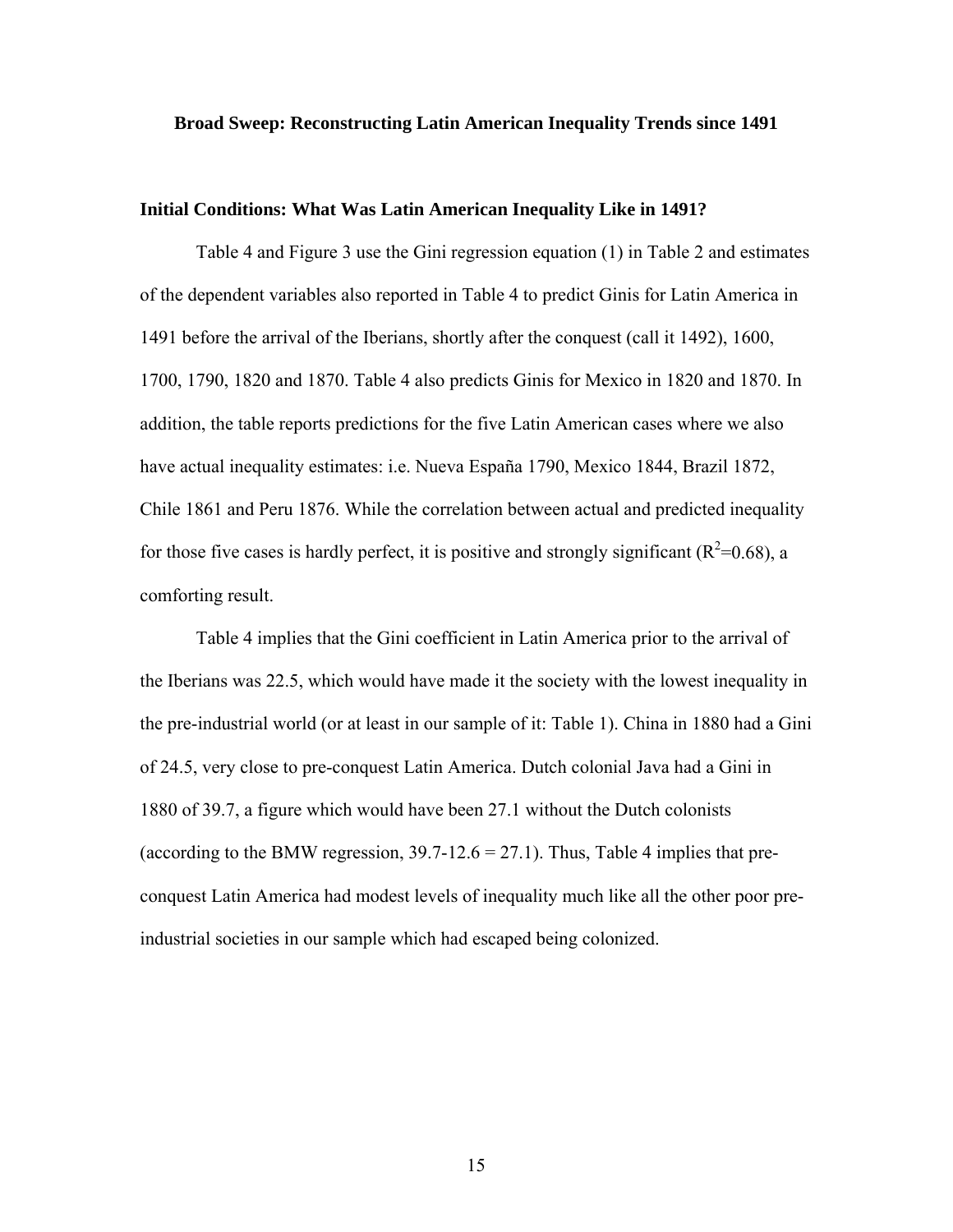## **Extracting the Surplus: What Was the Colonial Impact Like after 1492?**

Given what we know about ancient pre-industrial economies the world around, and assuming that Iberian colonists were no better or worse at extracting surplus than were the other colonizers in the ancient inequality sample (England, Holland, and the Ottoman Turks), the answer to this question is quite simple. Colonies had higher Gini coefficients by 12-13 percentage points (Table 2), so the Latin American Gini coefficient might have drifted up from 22.5 in 1491 to something like 35 in the post-1492 decades. Perhaps it was in fact a bit lower or a bit higher, but inequality clearly must have jumped up significantly during the first decades after the Iberian conquest, an increase of about half. Not only did the Iberian elite replace the indigenous elite, but, if they were anything like the English, the Dutch and the Turks, the Iberians must have been able (or willing) to raise the extraction rate in their favor by a lot.

# **Inequality Decline? The Likely Impact of the 16<sup>th</sup> Century Demographic Disaster**

As is well known, European disease caused immense demographic damage to the indigenous population over the century following Columbus's first voyage, due to soaring mortality rates. Massimo Livi-Bacci thinks it shrank by more than 90 percent by the early  $17<sup>th</sup>$  century (Livi Bacci 2006). Other scholars, like Angus Maddison, think the shrinking was smaller, and Table 4 uses Maddison to take the lower bound. The Atlantic slave trade tried to substitute African slaves for decimated indigenous populations but their addition was far smaller than the subtraction from the indigenous population caused by European disease. Furthermore, the African slaves arrived in significant numbers only after a long lag. Moreover, not many were transported to the once densely populated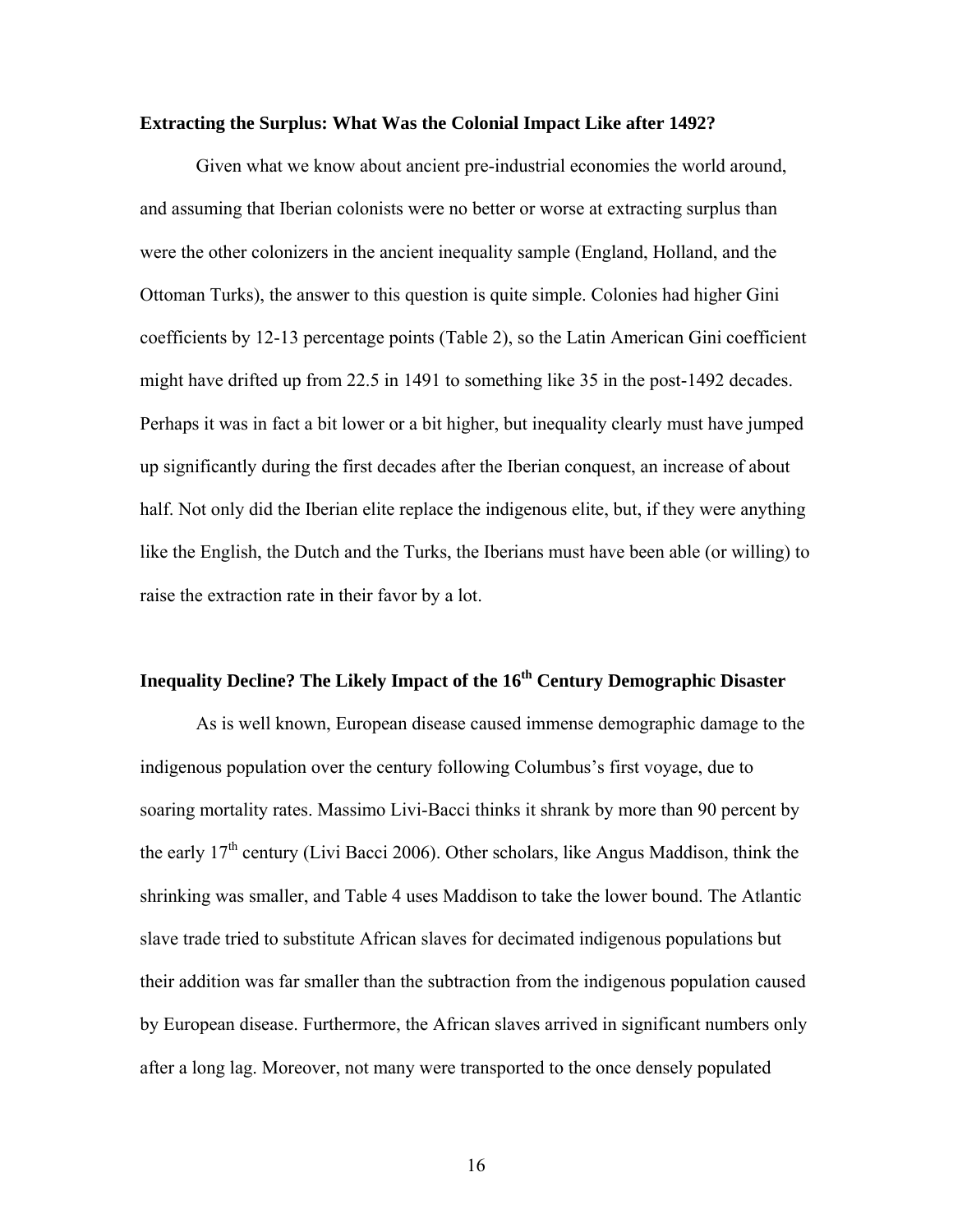highlands where the indigenous population losses were greatest, but rather to the sugarrich tropics where the losses were smallest. The demographic collapse destroyed indigenous political and institutional structures, facilitated religious and cultural assimilation, and helped raise the per capita income of the indigenous survivors who resettled on the best lands.<sup>11</sup>

It is useful to elaborate that last point: the demographic disaster in Latin America must have contributed to higher (but unknown) GDP per capita and average labor productivity, higher marginal productivity of labor, and lower marginal productivity of land, suggesting that the wage-rental ratio (w/r) went up and that inequality went down. The economics can be made a little more precise. Assume that only land (R) and labor (L) mattered in the early colonial economy, and that technology (A) was unchanged across the  $16<sup>th</sup>$  century. If we also assume constant returns to scale, then it follows that

$$
Y = AR^{\alpha}L^{\beta}, \alpha + \beta = 1,
$$

 $Y/L = A(R/L)^{\alpha} = y = GDP$  per capita.

The marginal product of labor and land are, respectively,

$$
dY/dL = \beta(Y/L) = w, dY/dR = \alpha (Y/R) = r
$$

so that the wage-rental ratio is

 $\overline{a}$ 

$$
w/r = (\beta/\alpha)(R/L)
$$

Thus, the wage-rental ratio rises with the land-labor ratio, and the elasticity relating the two is (under these assumptions) always 1.

<sup>&</sup>lt;sup>11</sup> Bates, Coatsworth and Williamson (2007: 919-20). Note the demographic parallel with Alwyn Young's argument that today's HIV-AIDS raises the incomes of those Africans who survive the disease (Young 2005), or Joel Mokyr's argument that the Irish famine in the late 1840s raised per capita income of the survivors (Mokyr 1983).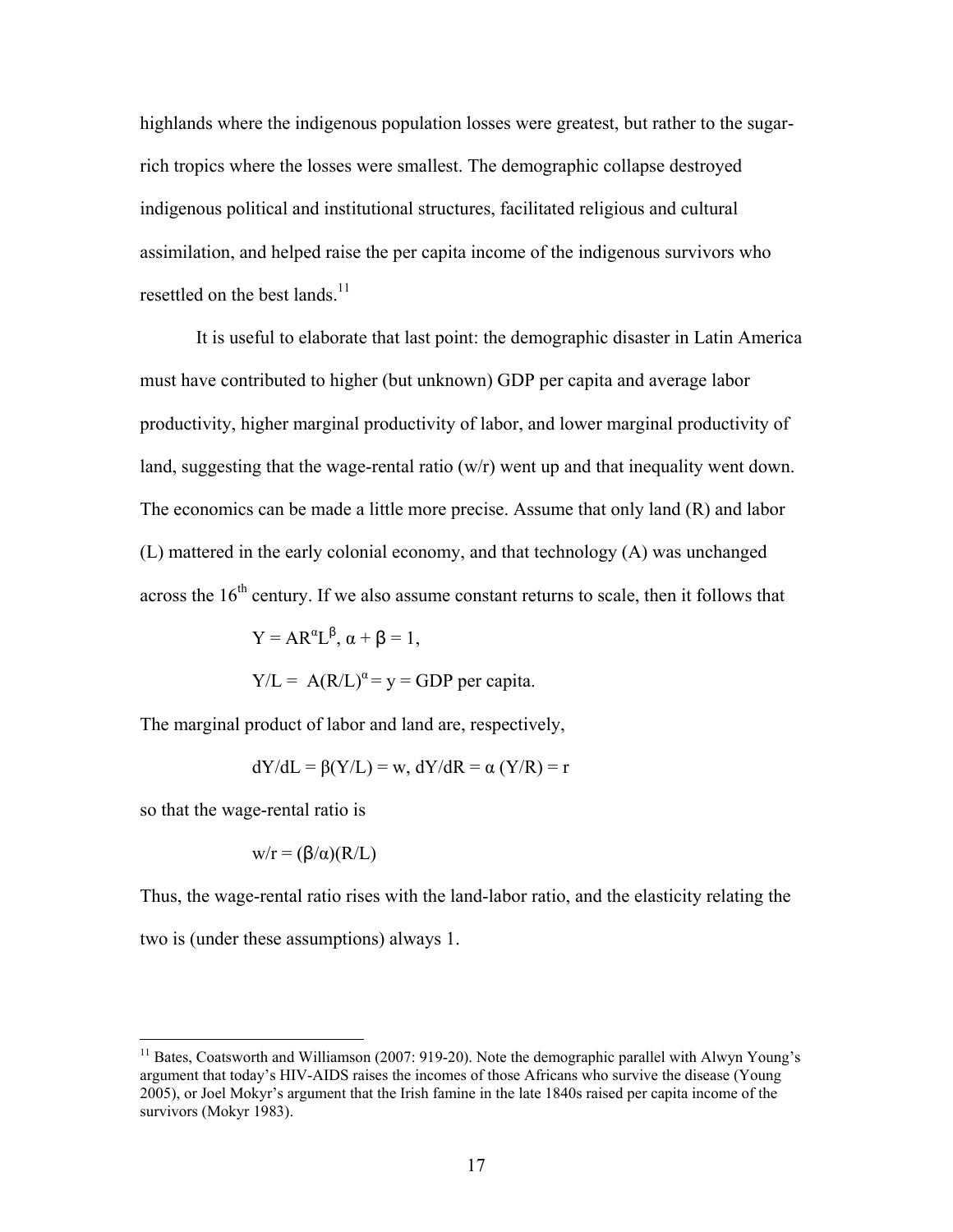The elasticity of GDP per capita to the land-labor ratio is  $\alpha$ . Table 4 reports that population density fell by 51 percent between 1500 and 1600 (from 1.60 to 0.78 persons per square kilometer), implying that the land-labor ratio rose about 103 percent (from 0.63 to 1.28 square kilometers per person). If  $\alpha = 0.5$ , then GDP per capita might have increased by about 52 percent over the century. John Coatsworth (2008: 548) is in agreement: "As European disease and abuse decimated indigenous populations … per capita output rose ... Additional gains in productivity occurred when those who survived found work, resettled or were 'congregated' on the most productive lands." And what went up, then went down. As the indigenous population slowly recovered between 1600 and 1700, the land-labor ratio fell about 29 percent, implying that GDP per capita might have decreased by almost 15 percent, at least in the Latin American interior. Based on Mexican evidence, Coatsworth (2008: 548) thinks the fall was even bigger: "Mexican production stagnated for most of the seventeenth century, falling by half in per capita terms as population recovered … The revival of the indigenous population … put an end to rising productivity in agriculture." Of course, things were different in the sugar-based plantation islands of the Caribbean, but these crude estimates generated by land-labor ratio trends are used in Table 4 to interpolate GDP per capita between Maddison's observations for 1500 and 1790.

According to the simple economics above, the percentage rise in the wage-rental ratio across the  $16<sup>th</sup>$  century would have been about the same as the percentage fall in the labor-land ratio.<sup>12</sup> If population fell by Livi-Bacci's 90 percent estimate (from an index of

 $12$  The economics is very simple, and complexity would diminish the size of the demographic disaster effects estimated here, but not the direction. For example, if land supply was very elastic (as it probably was in the Americas) then the impact on the land-labor ratio would be diminished. To take another example, while the assumption of constant technology across the  $16<sup>th</sup>$  century is analytically convenient,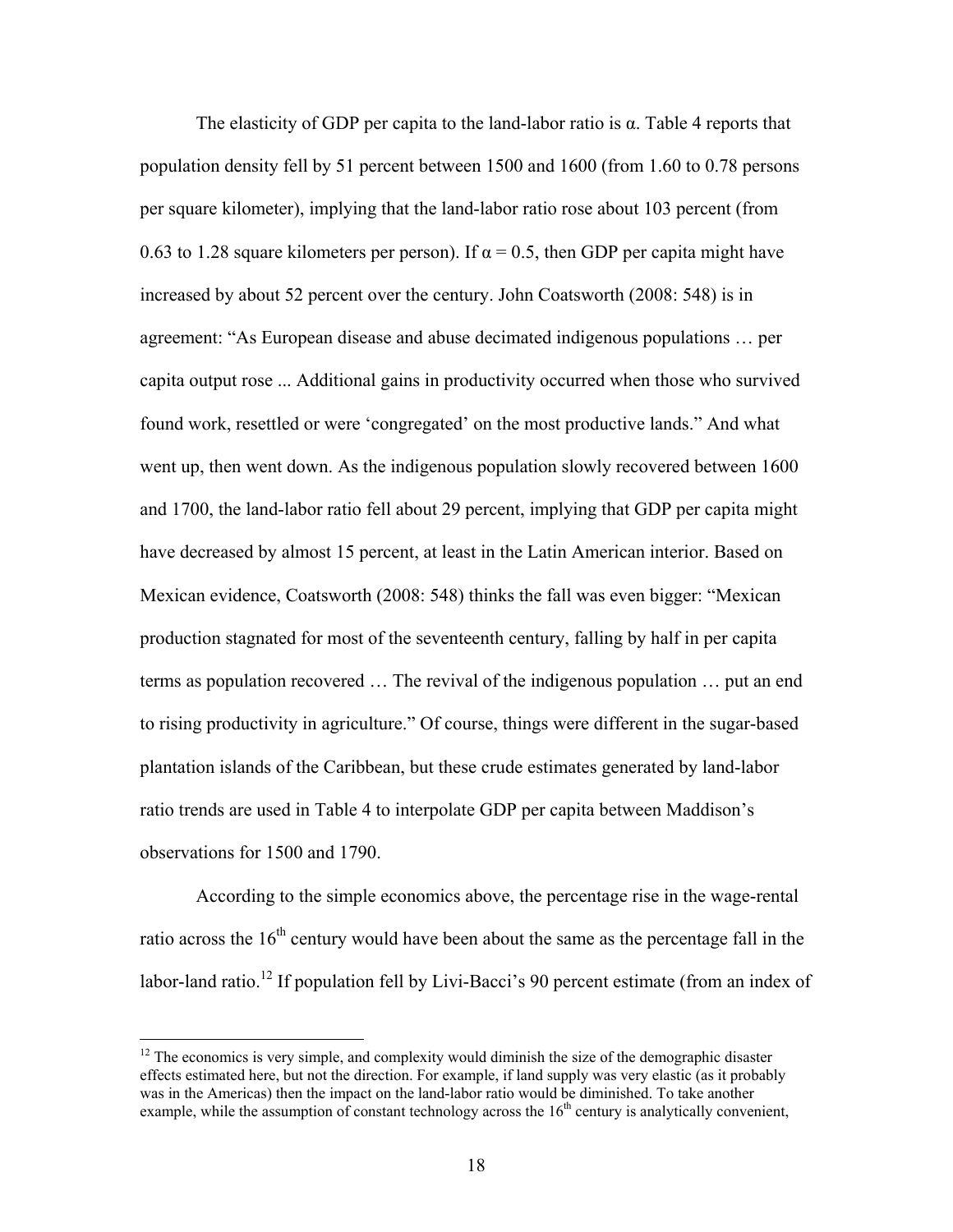100 to 10), then the land-labor ratio rose by a factor of ten (from an index of 10 to 100),  $^{13}$ which implies that wage-rental ratio rose by a factor of 10 as well. As we noted above, and based instead on Maddison's population estimates, Table 4 implies that the landlabor ratio rose by more than 100 percent. We have assumed perfect competition in these calculations which, of course, is completely inconsistent with our knowledge that Iberian colonists introduced coercive and repressive devices so that labor's greater scarcity was not fully rewarded. In more formal terms, the Iberians used slavery, haciendas and other institutions to push the wage below labor's marginal product (Coatsworth 2008; Bértola *et al.* 2009: 6-8). Thus, the demographically-induced rise in the wage-rental ratio must have been considerably less than 100 percent. But even if it was only 25 or 50 percent, it implies pronounced downward pressure on inequality across the  $16<sup>th</sup>$  century. Furthermore, it seems likely that land concentration also diminished as labor got scarcer, so there are other reasons to believe that exogenous demographic trends put strong downward pressure on inequality across the  $16<sup>th</sup>$  century. On the other hand, improved productivity in extracting minerals from the mines as well as any general improvement in economy-wide productivity (e.g. a rise in A) might have pushed inequality in the opposite direction, upwards. What was the net effect? Table 4 predicts that after the initial effect of colonization, there was very little additional change in Latin American inequality up to 1600.

technological transfer from Europe and mining development must have increased *A* in the formal output and output per worker expression in the text. This point is expanded below.

<sup>&</sup>lt;sup>13</sup> The cultivatable land area of Latin America was 10.966 million km<sup>2</sup> between 1500 and 1800. Livi-Bacci's 50 million pre-conquest population implies a population density of 4.56. His 3-4 (say 3.5) million estimate for c1700 implies a density of 0.31, a spectacular fall of population density over the  $16<sup>th</sup>$  century.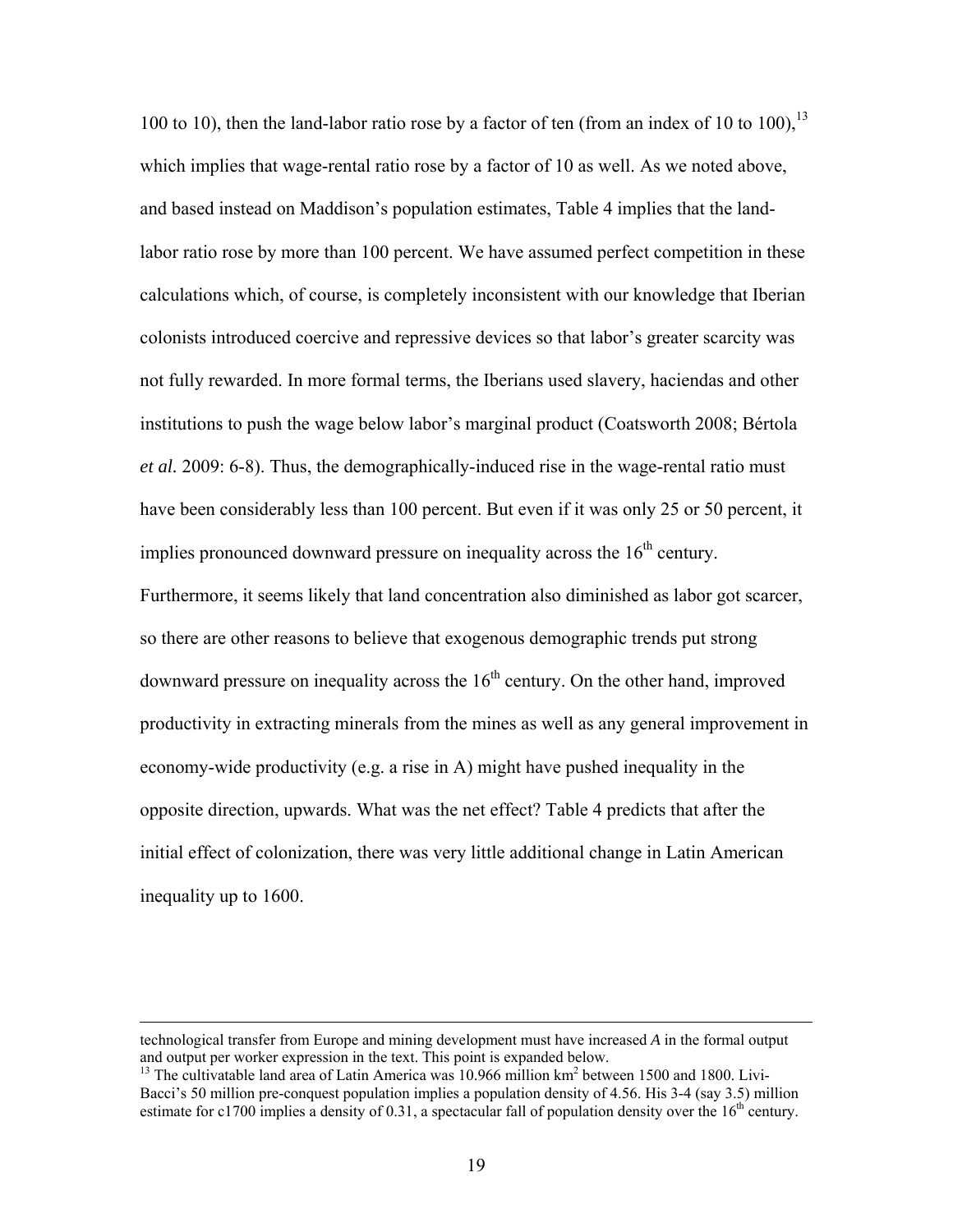### **Inequality Rise: What Did Latin American Inequality Look Like in 1790?**

Over the two centuries between 1600 and 1790, a number of fundamentals were at work in Latin America which would have served to raise inequality and extraction ratios. First and foremost, populations partially recovered their  $16<sup>th</sup>$  century losses. Interpolating 1790 from Maddison's (2008) estimates for 1700 and 1820, yields a rise in population from 8.6 million in 1600 to 12.45 million in 1790. Thus, population density rose from about 0.78 to 1.14, and land-labor ratios fell by about 31 percent. Second, GDP per capita rose from 438 to 650, or almost by half, and urbanization rose from 9 to 14.2 percent, or by more than half. These forces imply that the Gini might have risen from 36.2 to 57.6, which, according to the Table 4 predictions, implies that over the three centuries between 1491 and 1870 Latin American inequality reached its peak in the late colonial decades just prior to independence.

# **Revolution, Independence and Lost Decades**

 $\overline{a}$ 

 While revolution, independence and the 'lost decades' that followed up to about 1870 (Bates, Coatsworth and Williamson 2007) were very complicated times, and while there must have been many forces at work influencing inequality, the ancient inequality regression predicts that the Gini probably dropped from 57.6 in 1790 to 46.4 in 1870. The biggest force contributing to the fall was, of course, independence and de-colonization since the five 'lost decades' between the 1820s and the 1870 yielded very little GDP per capita growth<sup>14</sup> or urbanization. Mexico repeats the Latin American (predicted) trends, its

<sup>&</sup>lt;sup>14</sup> Debate over Angus Maddison's data is intense, but some adopt his more positive view of Latin American growth 1820-1870. See, for example, Leandro Prados de la Escosura (2007, 2009). However, even Prados' more rosy view of post-independence is consistent with very poor growth performance (Prados 2007: Table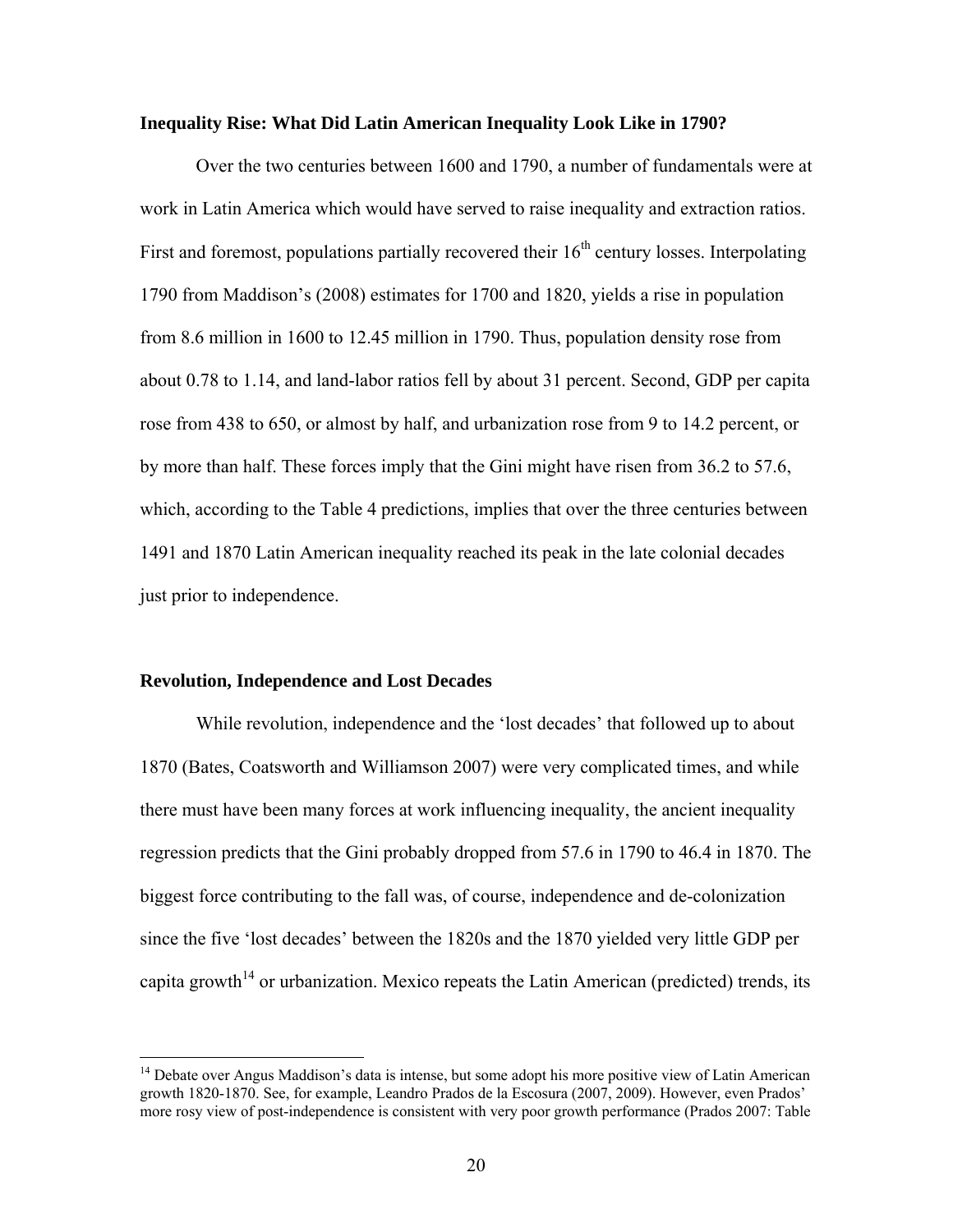Gini falling from 57.7 to 44 between 1790 and 1870, and, once again, by far the biggest fall being between 1790 and 1820, from 57.7 to 47.8. Ongoing research by Amilcar Challu also suggests a significant fall in Mexican inequality: he estimates a social table for 1844 Querétaro yielding a Gini of  $51.3$ ,<sup>15</sup> suggesting that most of the fall between 1790 and 1870 had taken place by the 1840s.

Recent archival work by Leticia Arroyo Abad (2008: Figure 1) confirms this prediction of falling inequality after independence. She uses data on wage rates and land rents to infer trends in inequality. When her rent-wage ratios for Argentina, Mexico, and Venezuela are weighted by 1850 populations, the resulting Latin American rent-wage ratio falls by 11 percent 1820-1850, and for Mexico alone the fall is 12 percent. Furthermore, the Arroyo Abad Mexican rent-wage ratio trends and the Mexican Gini coefficients coming from the social tables in Table 4 are closely reproduced by the Amilcar Challu rent-wage series for central Mexico 1780-1869 reported in Table 5. Challu's inequality index rises by 38 percent from the 1780s to the 1800s, falls by 29 percent from the 1800s to the 1820s, and then continues a slow downward drift during the 'lost decades' up to the 1860s. To summarize, the Arroyo Abad index falls by 4 percent per decade between 1820 and 1850, the Challu index falls by 5.2 percent per decade between 1820 and 1869, and our Gini in Table 4 falls by almost 2 percent per decade between 1820 and 1870.

 <sup>1.4):</sup> between 1820 and 1850, the two biggest republics, Brazil and Mexico, grew at 0 and 0.1 percent per annum, respectively; in the 1850s, the figures were -0.1 and -1.3. Lost decades indeed.<br><sup>15</sup> In personal correspondence, Challu has described Querétaro as quite representative, but it is, of course,

only one state.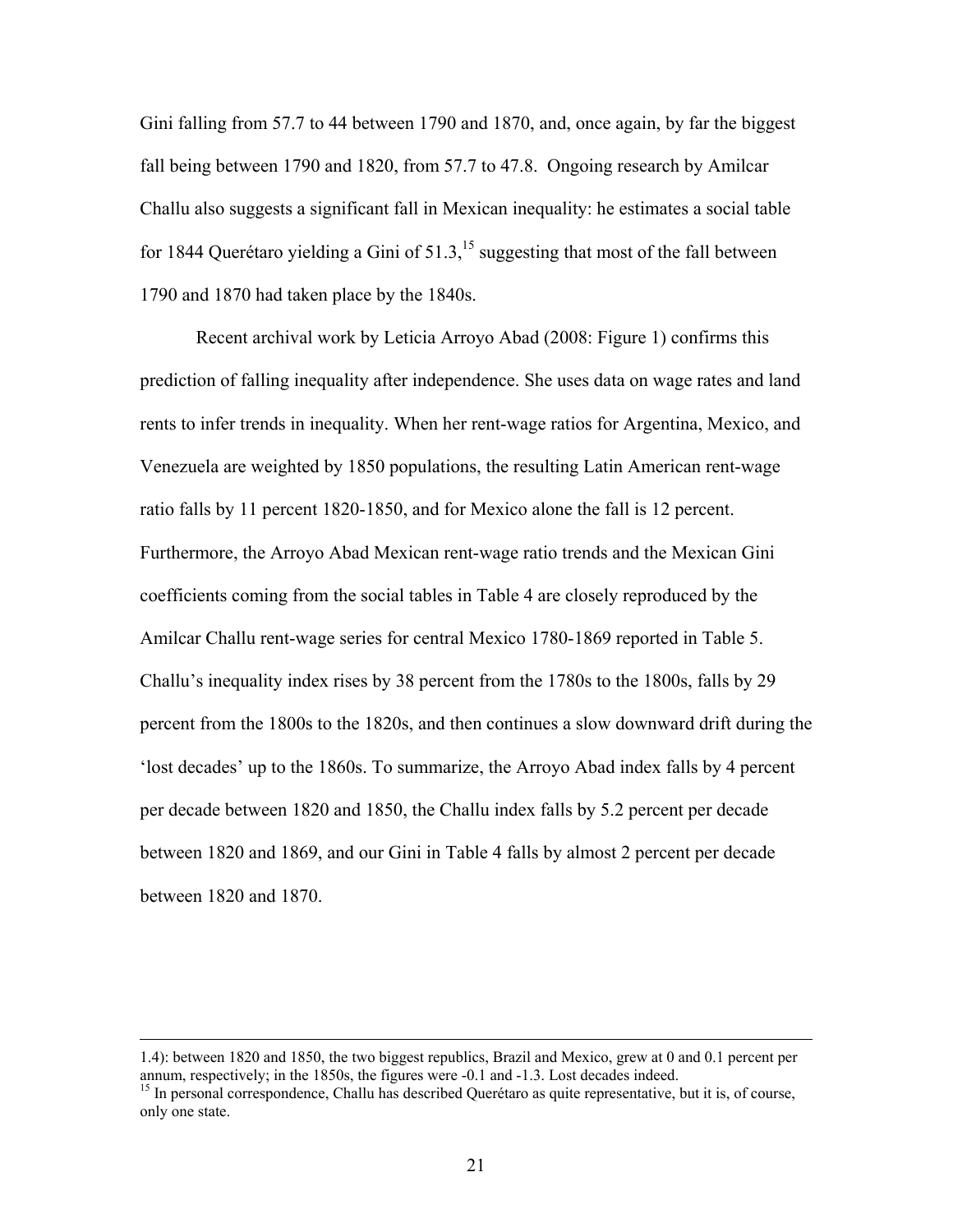# **Creating Modern Inequality during the** *Belle Époque* **Globalization Boom**

"[As] export-led economic growth took off throughout Latin America in the late nineteenth century, *economic* inequality increased … The returns to [land,] scarce capital and skills rose precipitously. Peasant and public lands … passed into the hands of landlords, politicians, land companies and plantations ... The conditions that Engerman-Sokoloff and Acemoglu, Johnson, and Robinson saw as blocking economic growth were in fact the conditions that made it possible" (Coatsworth 2008: 567-8).

 The economics underlying Coatsworth's statement above is, of course, quite straight forward. Latin America faced a rising terms of trade throughout the late  $19<sup>th</sup>$ century. Since it was a primary product exporter, land and mineral rents were driven up relative to wages. This happened everywhere around the poor periphery (Williamson 2002, 2008), but it was especially dramatic in Latin America partly because the region was able to expand its export sectors so effectively, thus to become very large shares in GDP (Williamson 2009: Table 4.1). Since land and mineral resources were held by those at the top, inequality rose as well. Not too long ago, the only data we had to judge the magnitude of these inequality trends were proxies, like the land rent to unskilled wage ratio or the GDP per worker to unskilled wage ratio (Williamson 1999, 2002). Thus, when the rent-wage ratios for Argentina, Mexico, Uruguay and Venezuela (Arroyo Abad 2008: Figure 1) are weighted by 1890 populations, the Latin American average rises 7.9 percent per decade 1850-1870 and 6.3 percent per decade 1870-1900, for a total increase of 37 percent after 1850. This rent-wage proxy thus implies a big inequality surge over the second half of the century. We also have the more comprehensive *belle époque*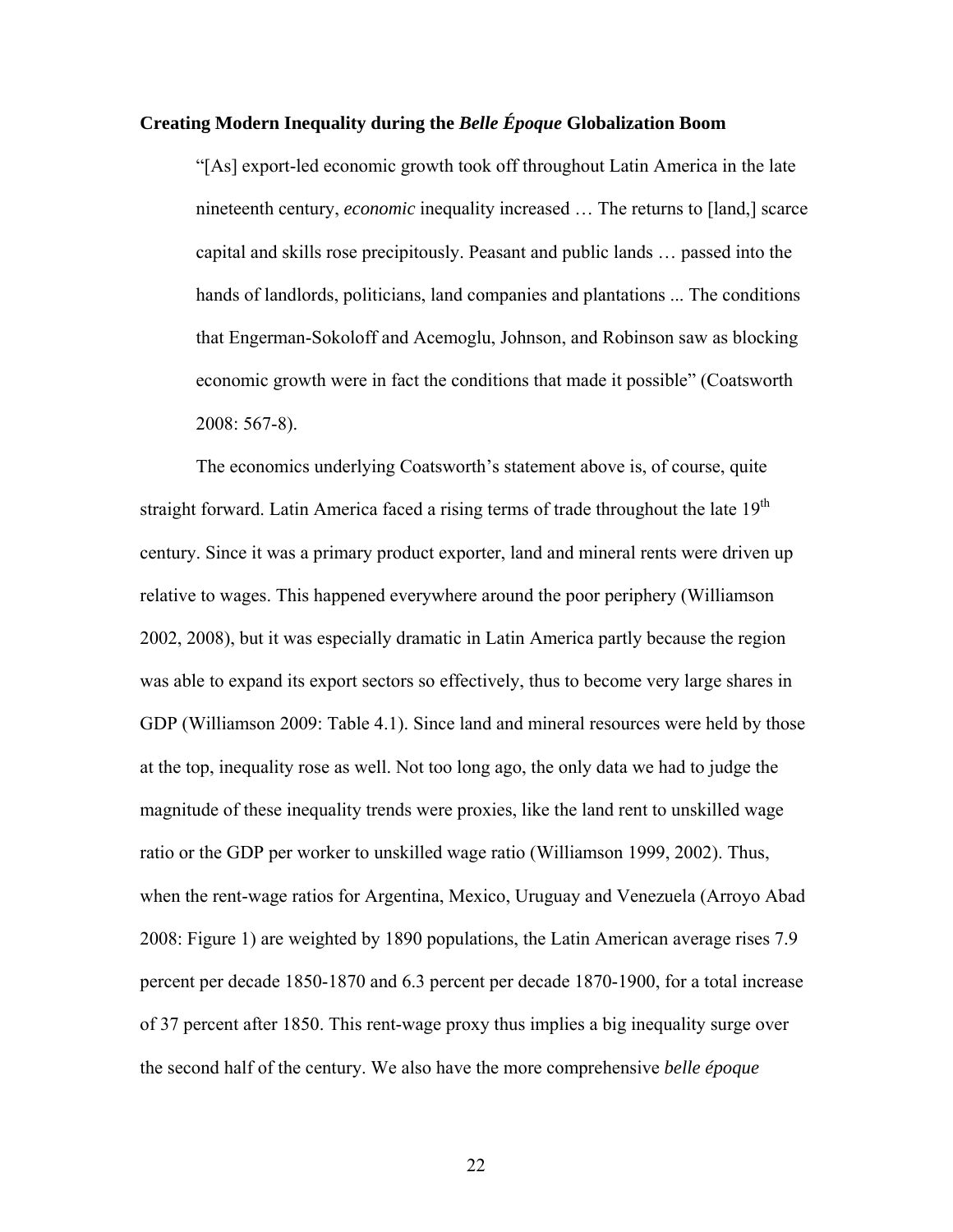inequality evidence for the Southern Cone summarized in Table 6. It comes from two sources: first, Ginis calculated from new evidence collected by Luis Bértola and his collaborators (2009: Table 4), and second, what Leandro Prados de la Escosura (2007: Table 12.1) calls his backward projected Pseudo-Ginis. They both tell the same tale: inequality rose by 11-37 percent over the *belle époque*. True, and as the table makes clear, the Latin American weighted average reported in Table 6 refers only to four republics in the Southern Cone – Argentina, Brazil, Chile and Uruguay. Thus, the average misses the heavily populated Mexican and Andean republics. However, Prados de la Escosura also shows that a Mexican inequality proxy -- income per worker to the unskilled wage ratio -- rose by about 2.8 times between the early 1880s and 1920 (Prados de la Escosura 2007: Figure 12.1b), suggesting that over its four Porfiriato prerevolutionary decades Mexico followed the Southern Cone by recording a steep rise in inequality. Brazil recorded a less spectacular increase between the early 1880s and the mid 1920s, but still the income per capita to unskilled wage ratio rose by about 45 percent (Prados de la Escosura 2007: Figure 12.1b). Furthermore, the Arroyo Abad rentwage inequality proxy for Mexico confirms the Prados data since the 1870-1900 increase was 27 percent over the three decades. Assuming, therefore, that Mexican inequality rose more like the Prados P-Ginis than the Bértola Ginis for the southern cone, it follows that Latin American inequality probably rose by something like 30 percent over the *belle époque*. Applying that increase to the 1870 Latin American Gini coefficient in Table 4 would imply that it rose from 46.4 to 60.3, making the Gini in the 1920s the highest that Latin America recorded since pre-conquest, even higher than the 1790 colonial peak (57.6), and *much, much* higher than 1600 (36.2). Any modern analyst who believes that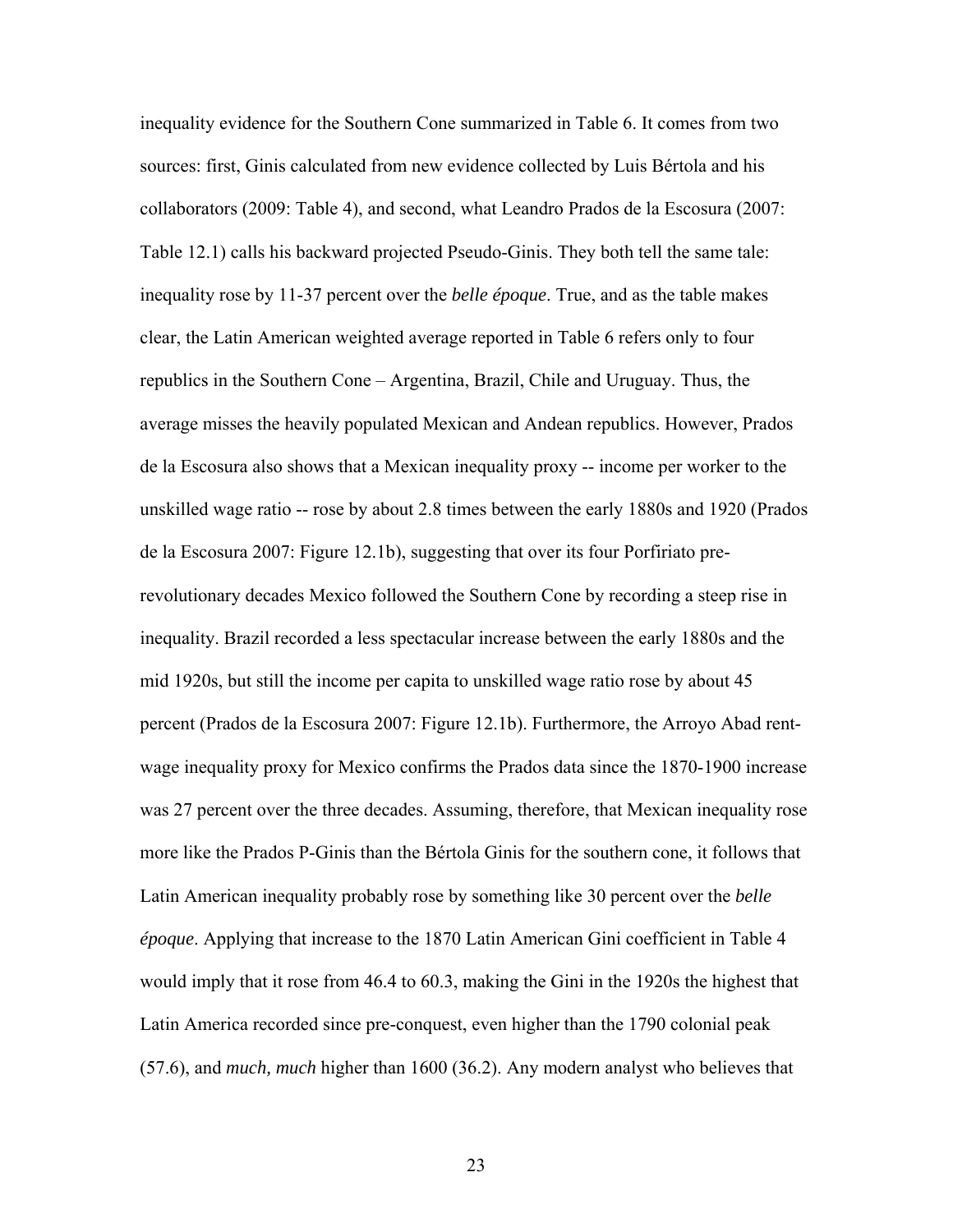high inequality has been an attribute of Latin America since the Iberian conquest should take note.

### **Revisionist Hypotheses**

Figure 3 plots our inequality predictions from 1491 to 1929. However crude the evidence may seem, it points to several revisionist interpretations of, or hypotheses about, 500 years of Latin American inequality.

First, it is simply not true that Latin America has always been unequal. It cannot be stressed enough that this is a *comparative* statement. Only by comparisons with other times and places can statements about Latin American inequality offer any useful meaning. While comparisons with the United States are not uncommon in the recent literature, comparisons with the European (colonial) leaders or with other parts of the poor periphery are rarely, if ever, made. When such comparisons *are* made (Table 3 and Milanovic, Lindert and Williamson 2008), income inequality in pre-industrial Latin America is found to have been *lower* than that of northwest Europe, not higher. To repeat, it is not true that pre-industrial Latin America (pre-1870) was more unequal than pre-industrial northwest Europe (pre-1800). Thus, if, as Engerman and Sokoloff have suggested, it is thought that inequality encouraged rent-seeking, suppressed private property rights, retarded the development of 'good' institutions, and thus discouraged growth in Latin America, it must have done even more so in northwest Europe where the industrial revolution first started! In addition, it appears that pre-conquest Latin America had one of the lowest, if not *the* lowest, level of inequality anywhere in the poor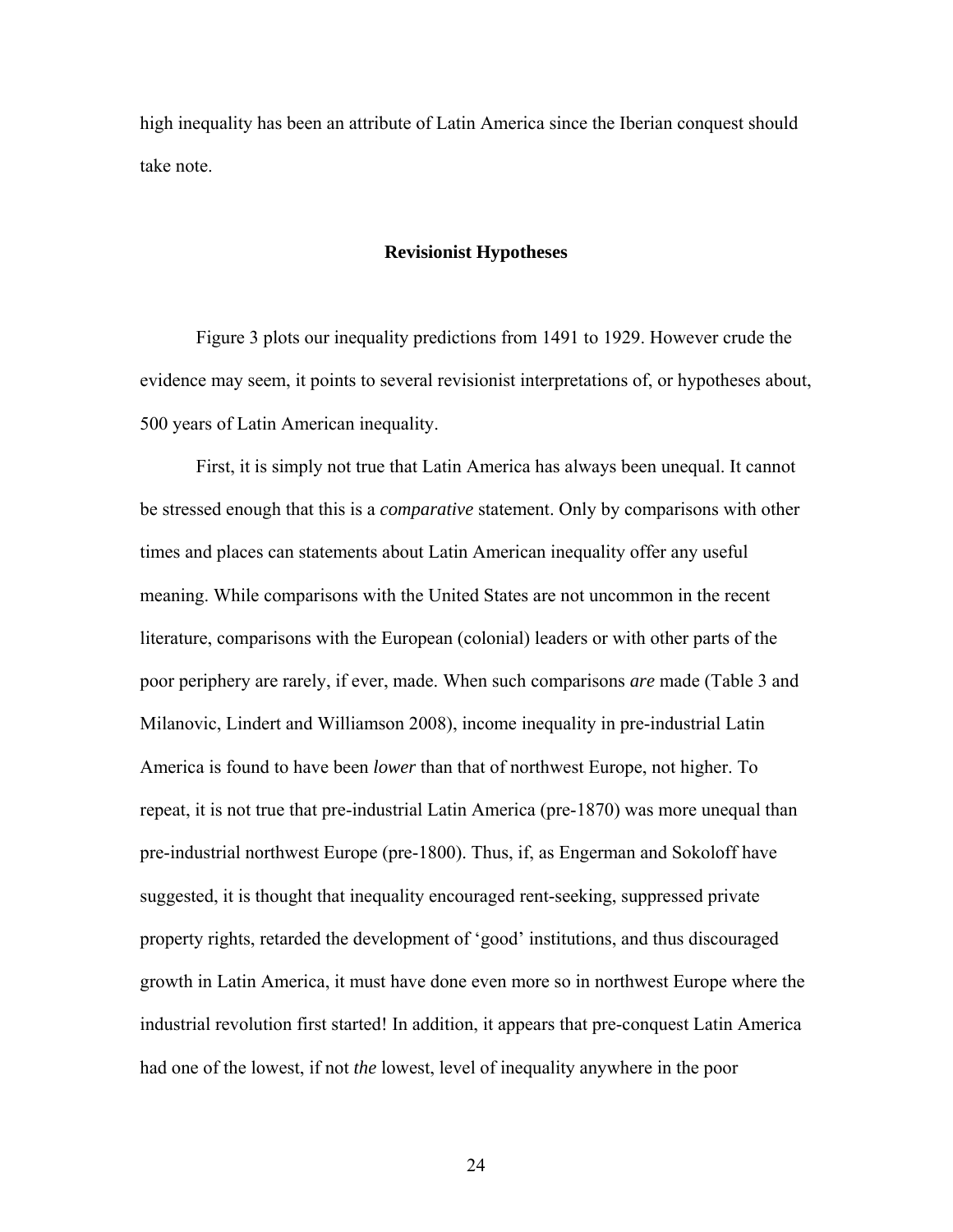periphery. It also appears that Latin American inequality remained one of the lowest anywhere around the world until the start of the seventeenth century. It can hardly be said that initial endowments and Iberian colonization made Latin America more unequal than other places.

Second, Latin America was poorer than northwest Europe, and poorer societies have smaller surpluses for the elite to extract. Thus, while inequality was lower, what this paper and Milanovic *et al.* (2008) call *extraction rates* (how much of the available surplus was actually extracted by the elite) were considerably higher in Latin America than in northwest Europe. Whether measured inequality or extraction rates are the best indicators of pro-rent-seeking and anti-growth institutions is an issue that needs to be resolved since they offer very different inferences regarding Latin American growth underachievement. Presumably, *political* inequality had an important influence on the size of the extraction ratio.

Third, Latin American inequality over the five centuries from pre-conquest to the present has exhibited immense variance: indeed, Latin America exhibited more inequality variance between 1491 and 1929 (Ginis ranging from 22.5 to 60.3) than one can find across Latin America today (Ginis ranging from 42 for Trinidad and Tobago to 60 for Bolivia: López and Perry 2008: Figure 1, Panel A), or than one can between Latin America, Europe, and East Asia today (51, 34, 38, respectively: López and Perry 2008: 2- 3). While the historical literature certainly offers strong opinions about potential explanations, we need far more evidence to document them firmly. By replacing less rapacious indigenous elite with more rapacious European elite, the Iberian conquest appears to have raised, initially, inequality by about half. Yet, the sixteenth century saw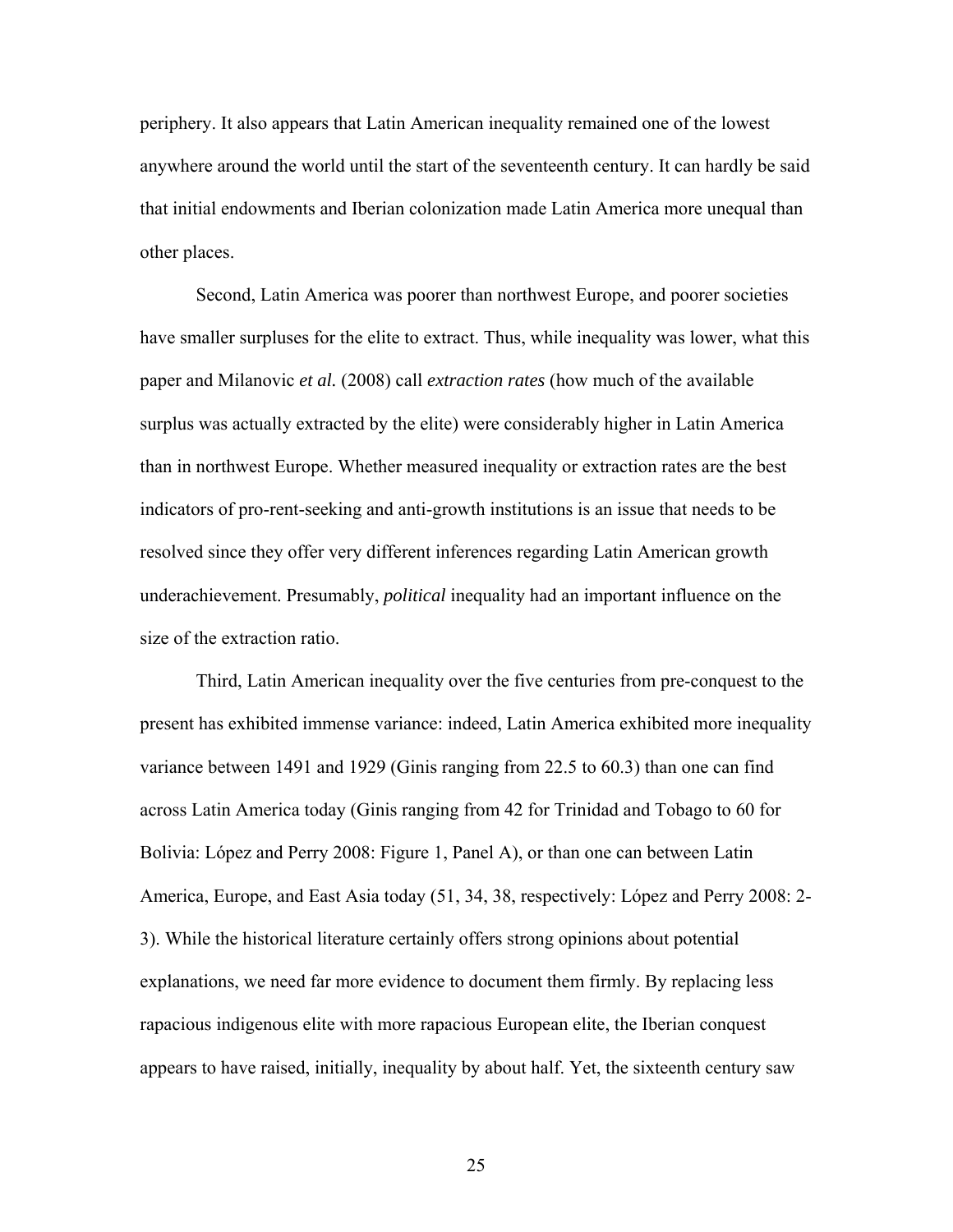very little further rise in inequality, most probably because the demographic disaster produced a powerful downward offset to all other inequality-increasing forces. It looks like the two centuries up to about 1790 or so saw the biggest increase in Latin American inequality, reaching its colonial peak in that year (Gini 57.6: Table 4). What are the explanations for the colonial inequality boom? Was it simply driven by increases in GDP per capita and thus in the surplus available for the elite to extract? Or, did the elite learn more effective ways to extract a bigger share of the same surplus? Or was it both? In any case, about half of that huge rise up to 1790 was eroded by three decades of war and independence, followed by five post-independence 'lost decades' of economic stagnation. Thus, by 1870 inequality in Latin America (Gini 46.4: Table 4) was not much different than it was for all pre-industrial societies for which we can get the data (Gini 44.3: Table 1). To repeat, while inequality was high in Latin America as it was poised for its industrial revolution, it was no higher than the average pre-industrial society, nor higher than industrializing Europe.

Fourth, globalization forces during the *belle époque* pushed Latin American inequality up to historic highs by the 1920s. Although that *belle époque* inequality boom cannot yet be adequately measured for all of Latin America, it looks like ongoing research will shortly do so (e.g Bértola *et al.* 2009). Other primary product exporters underwent similar inequality-enhancing booms over that half century too (Williamson 2002; 2006), but it appears that Latin America had one of the biggest inequality booms, and, even more notable, that the high inequality achieved persisted (and even increased) during the anti-global episode between the 1920s and the 1970s (Prados 2007: Table 12.1). The latter offers a striking contrast with the industrialized world which underwent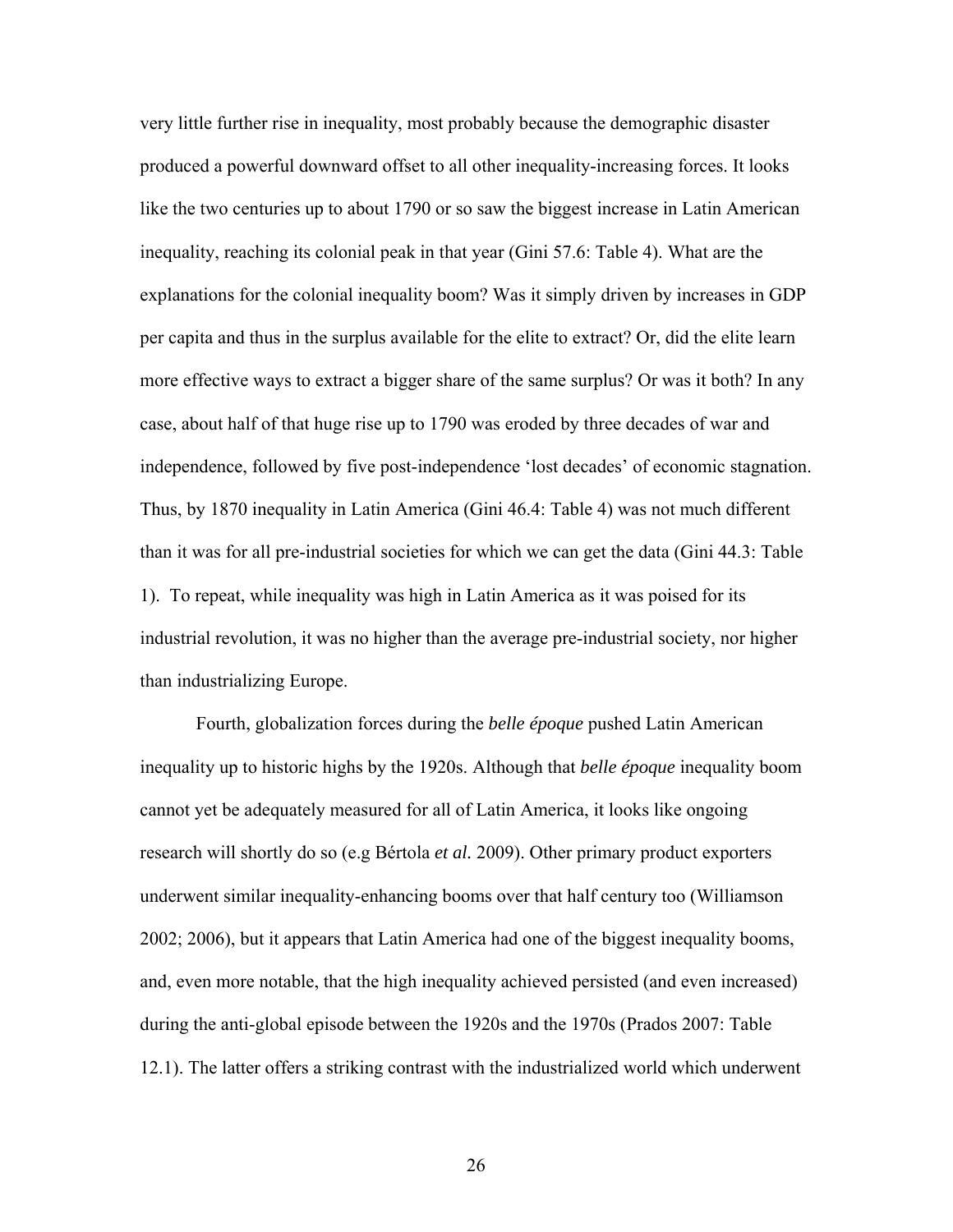a great egalitarian leveling across the mid- $20<sup>th</sup>$  century (Williamson and Lindert 1980: 53-62; Goldin and Margo 1992; Atkinson and Piketty 2008).

The inequality history that makes Latin America distinctive stretches across the 20<sup>th</sup> century when Europe and its English-speaking offshoots underwent a secular decline in inequality correlated with the rise of the welfare state (Lindert 2004; Atkinson and Piketty 2008). Latin America did not share that  $20<sup>th</sup>$  century decline. Why has  $20<sup>th</sup>$ century Latin American inequality history been so unique, while everything else about their inequality history from 1491 to the 1920s was so ordinary?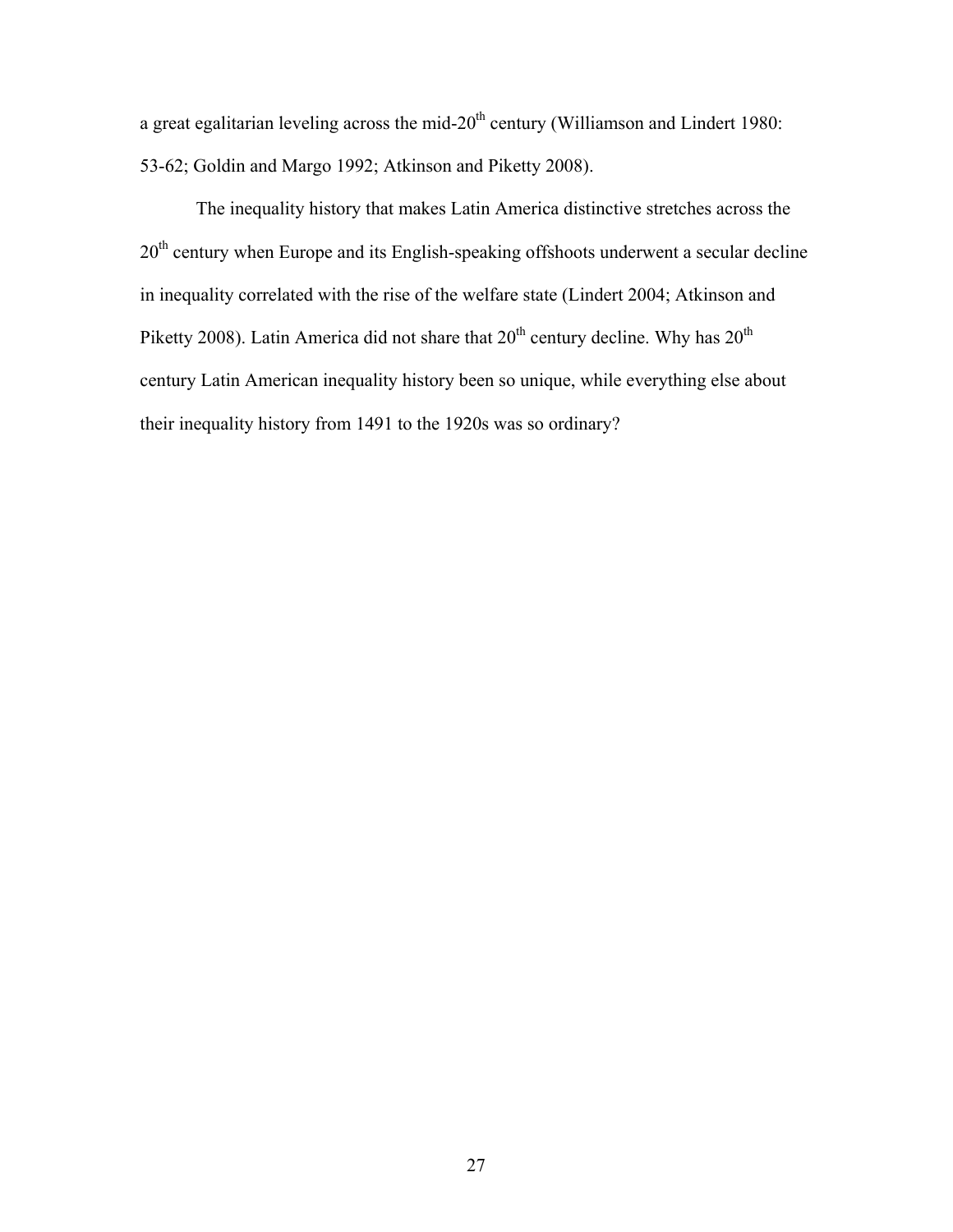# **References**

- Acemoglu, D., S. Johnson, and J. Robinson (2001), "The colonial origins of comparative development," *American Economic Review*, 91, 5: 1369-1401.
- Acemoglu, D., S. Johnson, and J. Robinson (2002), "Reversal of Fortune: Geography and Development in the Making of the Modern World Income Distribution," *Quarterly Journal of Economics* (4: 2002): 1231-94.
- Acemoglu, D. and J. Robinson (2006), "De Facto Political Power and Institutional Persistence," *American Economic Review* 96(2): 325-30.
- Arroyo Abad, L. (2008), "Inequality in Republican Latin America: Assessing the Effects of Factor Endowments and Trade," *GPIH Working Paper 12*, University of California, Davis (November 2008).
- Atkinson, A. and T. Piketty (2008), *Top Incomes Over the Twentieth Century: A Contrast Between Continental European and English-Speaking Countries* (Oxford: Oxford University Press).
- Bairoch, P. (1993), *Economics and World History: Myths and Paradoxes*, New York: Harvester Wheatsheaf.
- Banerjee, A. and L. Iyer (2005), "History, Institutions and Economic Performance: the Legacy of Colonial Land Tenure Systems in India," *American Economic Review* 95(4): 1190-1213.
- Barnett, G. E. (1936), *Two Tracts by Gregory King*, Baltimore: Johns Hopkins University Press.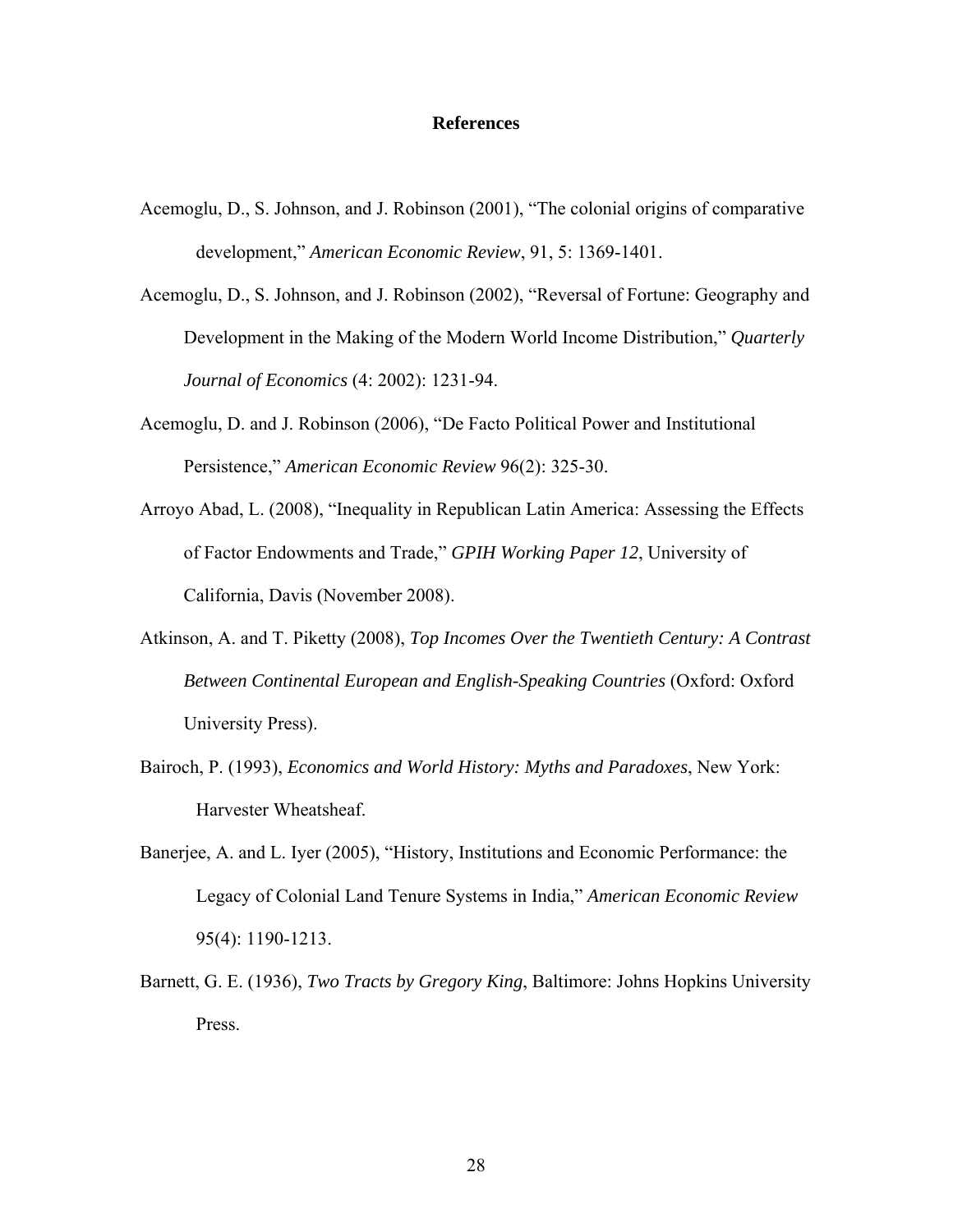- Bates, R. H., J. H. Coatsworth, and J. G. Williamson (2007), "Lost Decades: Postindependence Performance in Latin America and Africa," *Journal of Economic History* 67 (December): 917-43.
- Bértola, L. (2009), "Institutional Development and Long-Term Growth in Latin America," unpublished (July).
- Bértola, L., C. Castelnovo, J. Rodríguez, and H. Willebald (2009), "Between the Colonial Heritage and the First Globalization Boom: On Income Inequality in the Southern Cone," paper presented to the 15<sup>th</sup> World Economic History Congress (Utrecht, August 3-7).
- Bruhn, M. and F. A. Gallego (2009), "Good, Bad, and Ugly Colonial Activities: Do They Matter for Economic Development," paper presented to the *15th World Economic History Congress* (Utrecht, August 3-7).
- Campante, F. and Do, Q-A. (2007), "Inequality, Redistribution, and Population," *KSG Faculty Research Working Paper RWP07-046*, Harvard University (October).
- Chen, S. and M. Ravallion (2007), "Absolute Poverty Measures for the Developing World, 1981-2005," World Bank Research Development Group, Washington, DC.
- Clark, C. (1957), *The Conditions of Economic Progress*, 3rd ed., London: Macmillan and Co.
- Clingingsmith, D. and Williamson, J. G. (2008), "Deindustrialization in  $18<sup>th</sup>$  and  $19<sup>th</sup>$ century India: Mughal Decline, Climate Shocks and British Industrial Ascent," *Explorations in Economic History* 45 (July): 209-34.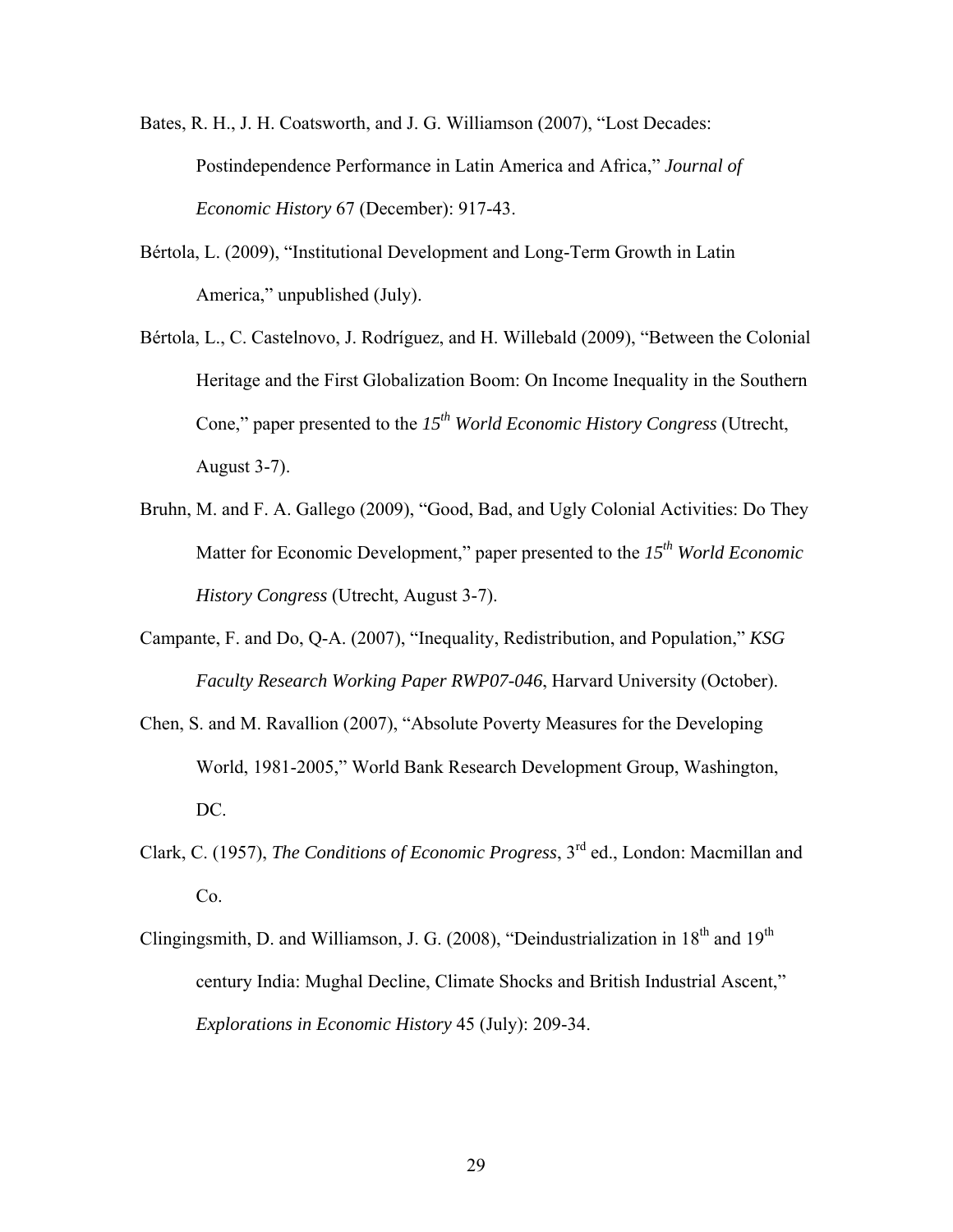Coatsworth, J. H. (2008), "Inequality, Institutions and Economic Growth in Latin America," *Journal of Latin American Studies* 40 (August): 545-69.

- Dobado, R. and H. Garcia (2009), "Neither so low nor so short! Wages and Heights in Eighteenth and Early Nineteenth Centuries Colonial Latin America," paper presented at the conference *A Comparative Approach to Inequality and Development: Latin America and Europe*, Madrid (May 8-9).
- Engerman, S. and K. Sokoloff (1997), "Factor Endowments, Institutions, and Differential Paths of Growth Among New World Economies," in *How Latin America Fell Behind,* ed. by S. Haber, Palo Alto, Cal.: Stanford: 260-304.
- Engerman, S., S. Haber and K. Sokoloff (2000), "Institutions, Factor Endowments, and Paths of Development in the New World," *Journal of Economic Perspectives* 14, 3: 217-32.
- Goldin, C. and R. A. Margo (1992), "The Great Compression: The Wage Structure in the United States at Mid-Century," *Quarterly Journal of Economics* 107: 1-34.
- Gelman, J. and D. Santilli (2006), *Historia del Capitalismo agrario pampeano: Volume 3: De Rivadavia a Rosas; Desigualdad y crecimiento economico* (Buenos Aires: Universidad de Belgrano-Siglo XXI).

Hoffman, P. T., D. Jacks, P. Levin, and P. H. Lindert, "Real Inequality in

Western Europe since 1500," *Journal of Economic History* 62, 2 (June 2002): 322-355.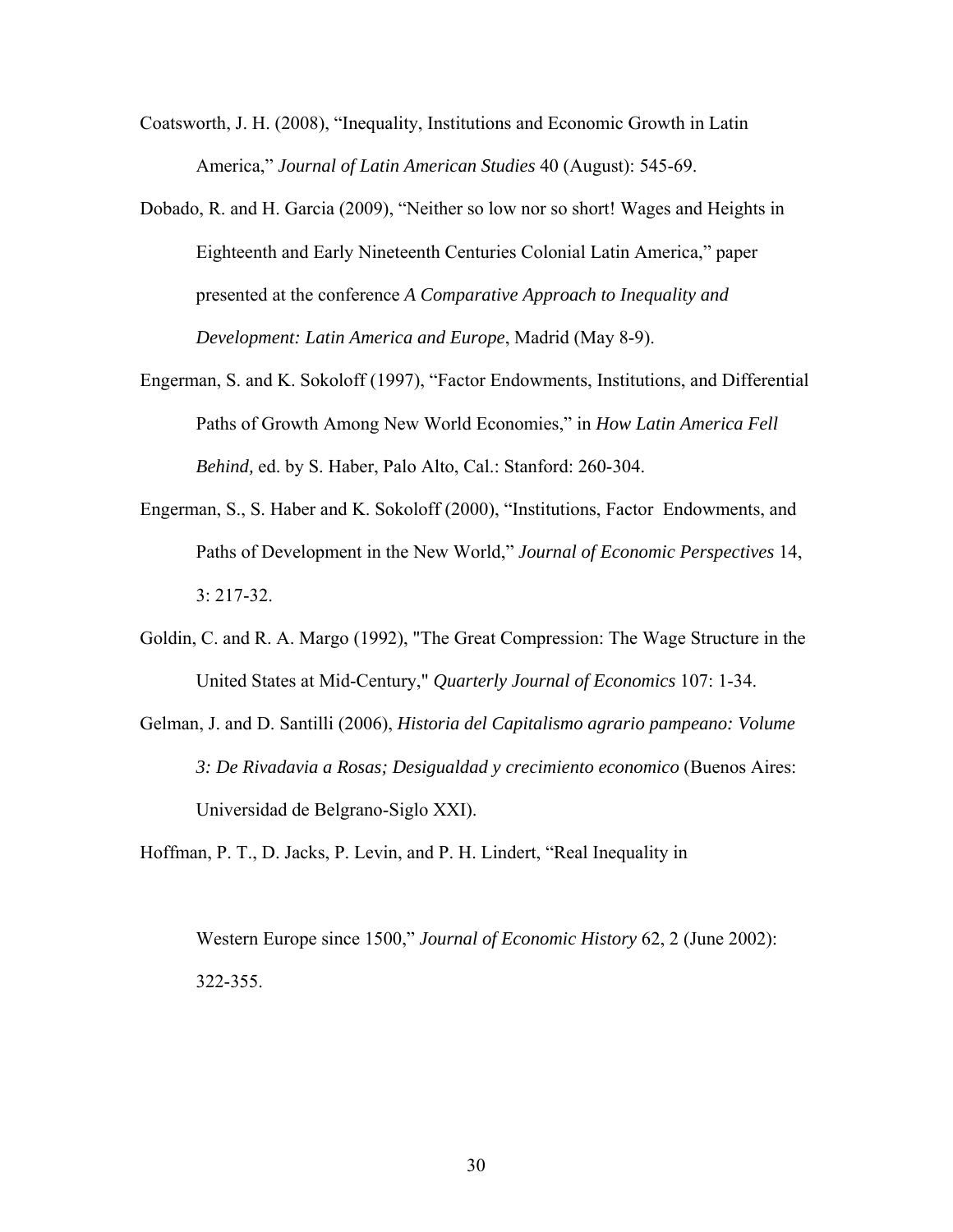- Johnson, L. L. and Z. Frank (2006), "Cities and Wealth in the South Atlantic: Buenos Aires and Rio de Janeiro before 1860," *Comparative Studies in Society and History* 48 (3): xx-xx.
- Latham, A. J. H. and L. Neal (1983), "The International Market in Rice and Wheat 1868- 1914," *Economic History Review* 36 (May): 260-75.
- Lindert, P. H. (2004), *Growing Public: Social Spending and Economic Growth Since the Eighteenth Century*, Volume 1 (Cambridge: Cambridge University Press).
- Lindert, P. H. and J. G. Williamson (1982), "Revising England's Social Tables, 1688- 1812," *Explorations in Economic History* 19, 4: 385-408.
- Livi-Bacci, M. (2006), "The Depopulation of Hispanic America after the Conquest," *Population and Development Review* 32 (June): 199-232.
- López, J. H. and Perry, G. (2008), "Inequality in Latin America: Determinants and Consequences," *Policy Research Working Paper 4504*, The World Bank.
- Maddison, A. (1998), *Chinese Economic Performance in the Long Run*, Paris: OECD Development Centre.
- Maddison, A. (2008), at http://www.ggdc.net/Maddison
- Milanovic, B., P. H. Lindert and J. G. Williamson (2008), "Ancient Inequality," revised version of "Measuring Ancient Inequality," *NBER Working Paper 13550*, National Bureau of Economic Research, Cambridge, Mass. (October).
- Mokyr, J. (1983), *Why Ireland Starved: A Quantitative and Analytical History of the Irish Economy, 1800-1850*, Boston: Allen and Unwin.

Nunn, N. (2008), "Slavery, Inequality, and Economic Development in the Americas: An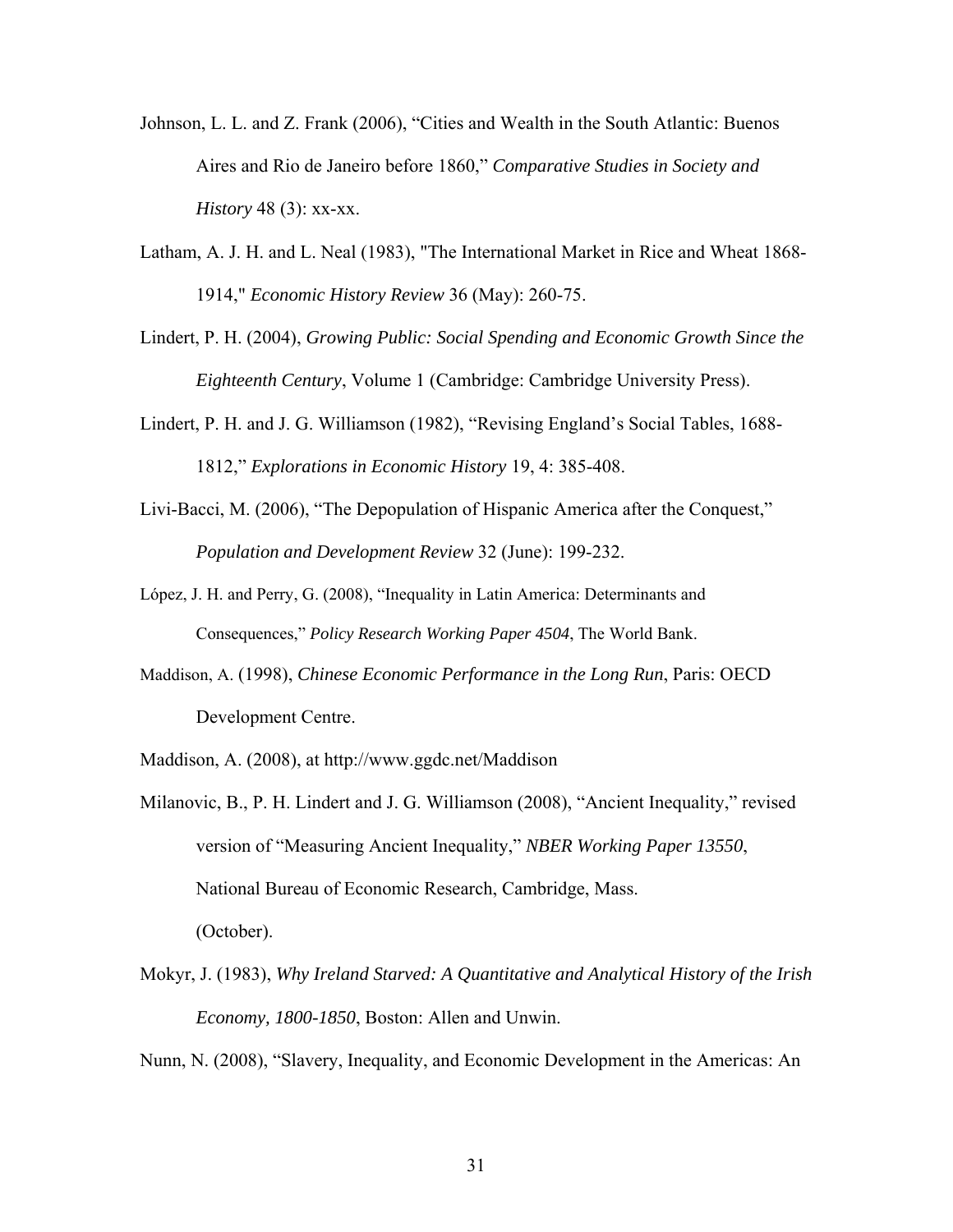Examination of the Engerman-Sokoloff Hypothesis," in E. Helpman (ed.), *Institutions and Economic Performance* (Cambridge, Mass.: Harvard University Press).

- Prados de la Escosura, L. (2007), "Inequality and Poverty in Latin America: A Long-Run Exploration," in T. J. Hatton, K. H. O'Rourke, and A. M. Taylor (eds.), *The New Comparative Economic History* (Cambridge, Mass.: MIT Press), pp. 291-315.
- Prados de la Escosura, L. (2009), "Lost Decades? Economic Performance in Post-Independence Latin America," *Journal of Latin American Studies* 41 (2): forthcoming.
- Ravallion, M., S. Chen and P. Sangraula (2007), "New evidence on the urbanization of global poverty," *Population and Development Review* 33, 4: 667- 701.
- Studer, R. (2008), "India and the Great Divergence: Assessing the Efficiency of Grain Markets in Eighteenth- and Nineteenth-Century India," *Journal of Economic History* 68 (June): 393-437.
- Williamson, J. G. (1999), "Real Wages, Inequality, and Globalization in Latin America Before 1940," *Revista de Historia Economica* 17, special number: 101-42.
- Williamson, J. G. (2002), "Land, Labor, and Globalization in the Third World, 1870- 1940," *Journal of Economic History* 62 (1): 55-85.
- Williamson, J. G. (2006), *Globalization and the Poor Periphery before 1950* (Cambridge, Mass.: MIT Press).

Williamson, J. G. (2008), "Globalization and the Great Divergence: Terms of Trade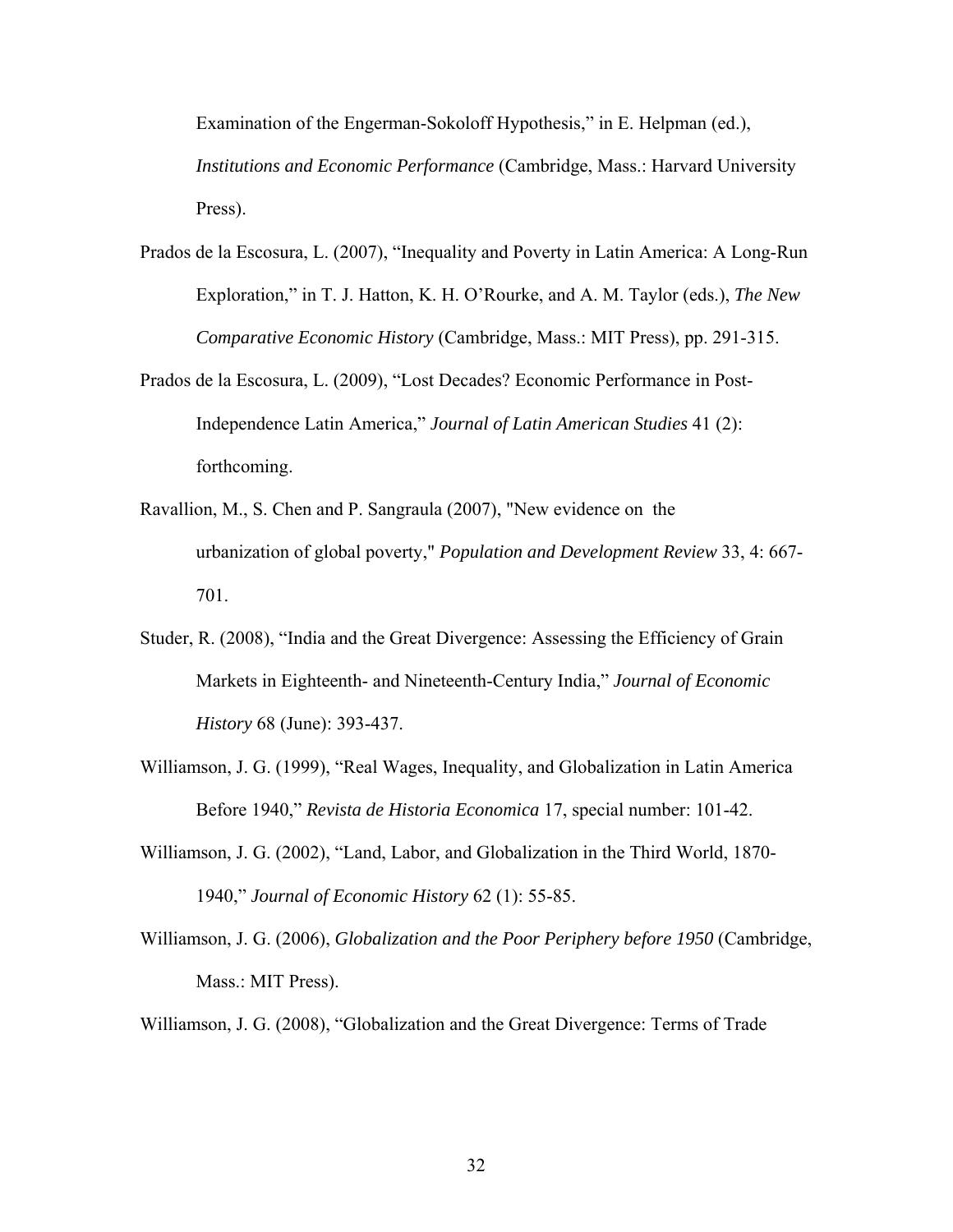Booms and Volatility in the Poor Periphery 1782-1913," *European Review of Economic History* 12 (December): 355-91.

- Williamson, J. G. (2009), *Trade and Poverty since 1750: When the Third World Fell Behind* (ongoing).
- Williamson, J. G. and P. H. Lindert (1980), *American Inequality: A Macroeconomic History* (New York: Academic Press).
- Young, A. (2005), "The Gift of the Dying: The Tragedy of AIDs and the Welfare of Future African Generations," *Quarterly Journal of Economics* 120 (May): 423- 66.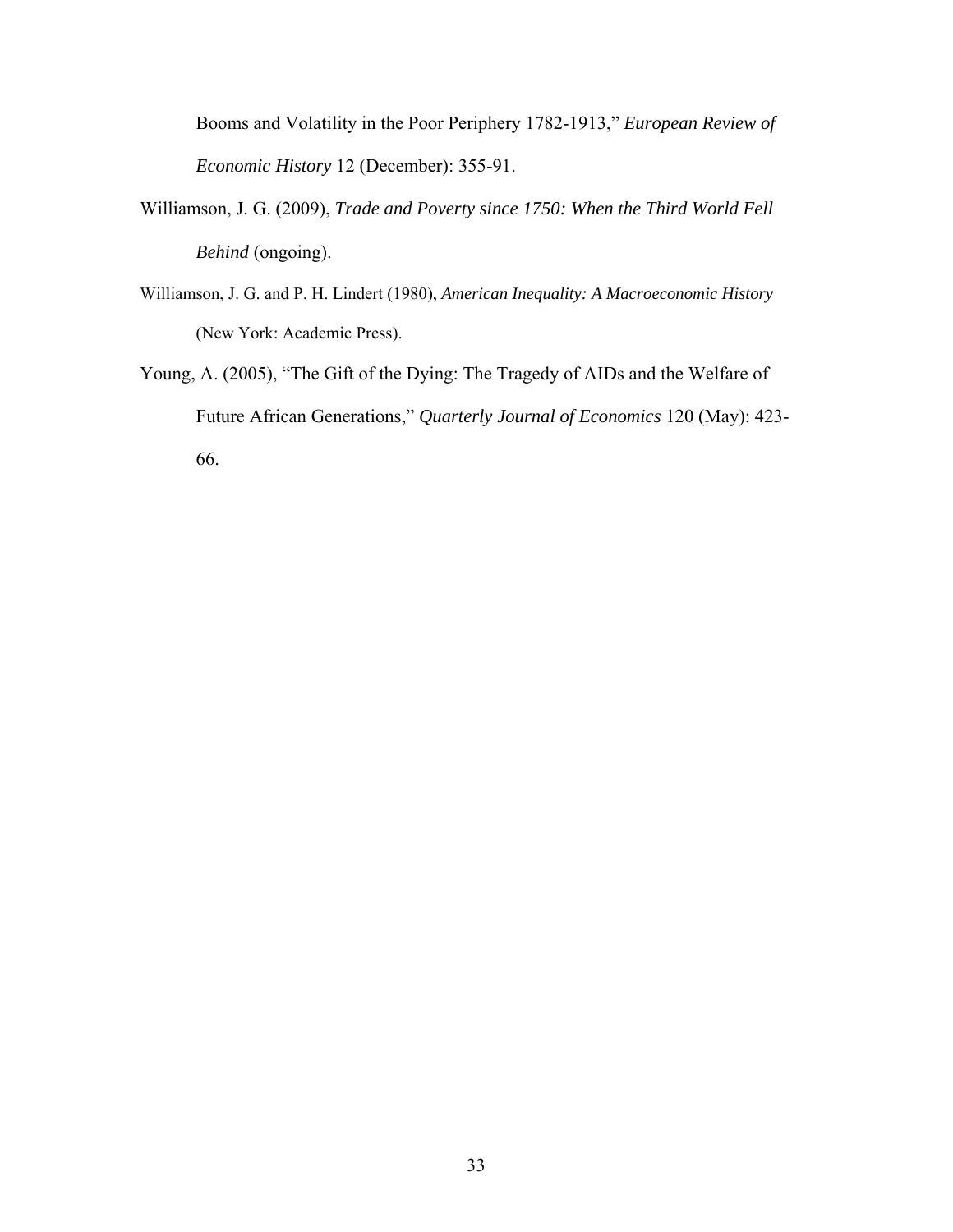| <b>Country/Region, Year</b>        | Gini | Mean income/  | <b>Maximum</b>   | <b>Inequality</b> |
|------------------------------------|------|---------------|------------------|-------------------|
|                                    |      | s=subsistence | feasible Gini    | extraction        |
|                                    |      | $(s= $300)$   | $(\mathbf{IPF})$ | ratio (in $\%$ )  |
| Roman Empire 14                    | 39.4 | 2.1           | 52.6             | 75.0              |
| Byzantium 1000                     | 41.1 | 1.8           | 43.7             | 94.1              |
| England & Wales 1290               | 36.7 | 2.1           | 53.0             | 69.2              |
| Tuscany 1427                       | 46.1 | 3.3           | 69.3             | 66.6              |
| South Serbia 1455                  | 20.9 | $1.5\,$       | 32.2             | 64.8              |
| Holland 1561                       | 56.0 | 3.8           | 73.4             | 76.3              |
| Levant 1596                        | 39.8 | 3.2           | 69.1             | 57.6              |
| England & Wales 1688               | 45.0 | 4.7           | 78.8             | 57.1              |
| Holland 1732                       | 61.1 | 6.8           | 85.2             | 71.7              |
| Moghul India 1750                  | 48.9 | 1.8           | 43.4             | 112.8             |
| Old Castille 1752                  | 52.5 | 2.5           | 59.7             | 88.0              |
| England & Wales 1759               | 45.9 | 5.9           | 82.9             | 55.4              |
| France 1788                        | 55.9 | 3.8           | 73.5             | 76.1              |
| Nueva España 1790                  | 63.5 | 2.5           | 60.2             | 105.5             |
| England & Wales 1801               | 51.5 | 6.7           | 85.0             | 60.6              |
| Bihar (India) 1807                 | 33.5 | 1.8           | 43.7             | 76.7              |
| Netherlands 1808                   | 57.0 | 6.0           | 83.3             | 68.5              |
| Naples 1811                        | 28.4 | 2.2           | 52.9             | 53.7              |
| Chile1861                          | 63.7 | 4.3           | 76.8             | 83.0              |
| Brazil 1872                        | 43.3 | 2.4           | 58.3             | 74.2              |
| Peru 1876                          | 42.2 | 2.2           | 54.0             | 78.1              |
| Java 1880                          | 39.7 | 2.2           | 54.6             | 72.8              |
| China 1880                         | 24.5 | 1.8           | 44.4             | 55.2              |
| Japan 1886                         | 39.5 | 3.1           | 67.2             | 58.8              |
| Kenya 1914                         | 33.2 | 1.5           | 34.2             | 96.8              |
| Java 1924                          | 32.1 | 3.0           | 66.9             | 48.0              |
| Kenya 1927                         | 46.2 | 1.9           | 46.2             | 100.0             |
| Siam 1929                          | 48.5 | 2.6           | 62.1             | 78.1              |
| British India 1947                 | 49.7 | 2.1           | 51.3             | 96.8              |
| Average                            | 44.3 | 3.1           | 60.6             | 74.9              |
| Modern counterparts                |      |               |                  |                   |
| Italy 2000                         | 35.9 | 62.5          | 98.3             | 36.5              |
|                                    | 43.6 | 22.0          | 95.4             | 45.7              |
| Turkey 2003<br>United Kingdom 1999 |      |               | 98.4             |                   |
|                                    | 37.4 | 66.1<br>11.2  |                  | 38.0              |
| Serbia 2003                        | 32.2 |               | 91.0             | 35.4              |
| Netherlands 1999                   | 28.1 | 72.0          | 98.5             | 28.5              |
| India 2004                         | 32.6 | 6.4           | 84.2             | 38.7              |
| Spain 2000                         | 33.0 | 50.9          | 97.9             | 33.7              |
| France 2000                        | 31.2 | 69.4          | 98.4             | 31.7              |
| Mexico 2000                        | 53.8 | 24.1          | 95.7             | 56.2              |
| Chile 2003                         | 54.6 | 33.7          | 96.6             | 56.4              |
| Brazil 2002                        | 58.8 | 13.9          | 92.7             | 63.4              |
| Peru 2002                          | 52.0 | 12.3          | 91.8             | 56.7              |
| Kenya 1998                         | 44.4 | 4.5           | 77.6             | 57.2              |
| Indonesia 2002                     | 34.3 | 10.7          | 90.5             | 37.9              |
| China 2001                         | 41.6 | 11.5          | 91.2             | 45.6              |
| Japan 2002                         | 26.0 | 70.2          | 98.5             | 26.4              |
| Thailand 2002                      | 50.9 | 21.3          | 95.2             | 53.5              |
| Average                            | 40.6 | 33.1          | 93.6             | 43.6              |
| Other contemporary                 |      |               |                  |                   |

# **Table 1 Pre-Industrial Inequality Measures**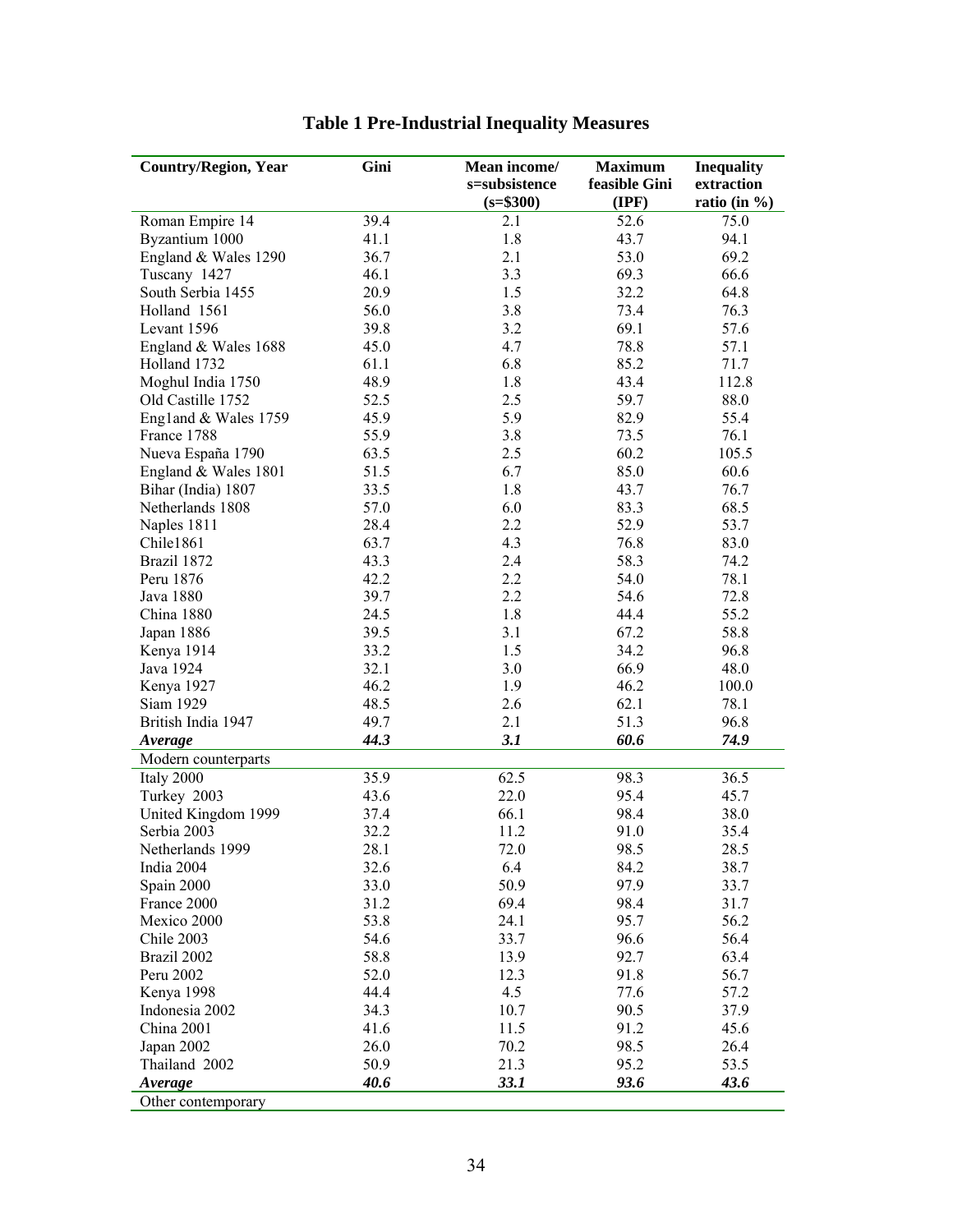| <b>Country/Region, Year</b>                    | Gini | Mean income/<br><b>Maximum</b><br>feasible Gini<br>s=subsistence<br>$(s=$ \$300)<br>(IPF) |      | <b>Inequality</b><br>extraction<br>ratio (in $\%$ ) |  |
|------------------------------------------------|------|-------------------------------------------------------------------------------------------|------|-----------------------------------------------------|--|
| countries                                      |      |                                                                                           |      |                                                     |  |
| South Africa 2000                              | 57.3 | 14.7                                                                                      | 93.1 | 61.6                                                |  |
| United States 2000                             | 39.9 | 77.7                                                                                      | 98.6 | 40.5                                                |  |
| Sweden 2000                                    | 27.3 | 52.2                                                                                      | 98.0 | 27.9                                                |  |
| Germany 2000                                   | 30.3 | 62.0                                                                                      | 98.3 | 30.8                                                |  |
| Nigeria 2003                                   | 42.1 | 3.0                                                                                       | 66.7 | 63.1                                                |  |
| Congo, D.R., 2004                              | 41.0 | 1.5                                                                                       | 33.3 | 123.1                                               |  |
| Tanzania 2000                                  | 34.6 | 1.8                                                                                       | 44.4 | 77.9                                                |  |
| Malaysia 2001                                  | 47.9 | 26.0                                                                                      | 96.1 | 49.9                                                |  |
| $\alpha$ and $\tau$ is interested and $\alpha$ |      |                                                                                           |      |                                                     |  |

**Source:** Milanovic, Lindert and Williamson (2008: Table 2). Ancient societies ranked by year.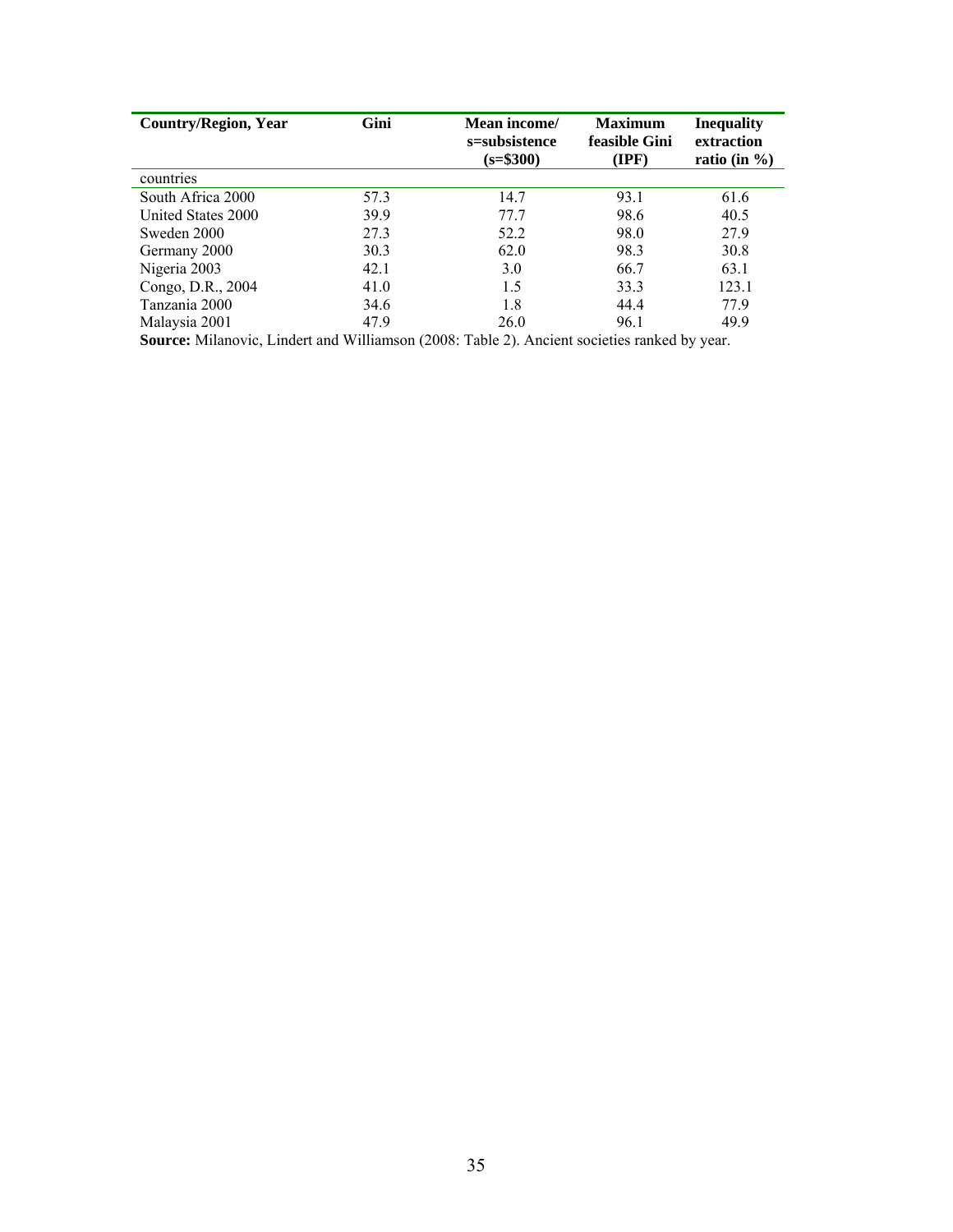| Table 2 Regression Results for the Gini Coefficient |             |              |            |  |  |  |  |  |
|-----------------------------------------------------|-------------|--------------|------------|--|--|--|--|--|
|                                                     |             | $\mathbf{2}$ | 3          |  |  |  |  |  |
| GDP per capita                                      | 360.5***    | 366.7***     | 360.2***   |  |  |  |  |  |
|                                                     | (0.001)     | (0.001)      | (0.002)    |  |  |  |  |  |
| GDP per capita squared                              | $-25.0***$  | $-25.5***$   | $-25.0***$ |  |  |  |  |  |
|                                                     | (0.002)     | (0.002)      | (0.003)    |  |  |  |  |  |
| Urbanization rate                                   | $0.349*$    | $0.354*$     | $0.353*$   |  |  |  |  |  |
|                                                     | (0.08)      | (0.08)       | (0.093)    |  |  |  |  |  |
| Population density                                  | $-0.105***$ | $-0.100***$  | $-0.107*$  |  |  |  |  |  |
|                                                     | (0.001)     | (0.003)      | (0.053)    |  |  |  |  |  |
| Number of groups                                    | $-0.009$    | $-0.009$     | $-0.010$   |  |  |  |  |  |
|                                                     | (0.16)      | (0.19)       | (0.18)     |  |  |  |  |  |
| Colony $(0-1)$                                      | 12.63***    | 12.93***     | 12.41***   |  |  |  |  |  |
|                                                     | (0.001)     | (0.001)      | (0.002)    |  |  |  |  |  |
| Foreigner (0-1)                                     | $-9.59$     | $-9.97$      | $-9.26$    |  |  |  |  |  |
|                                                     | (0.25)      | (0.25)       | (0.29)     |  |  |  |  |  |
| Asia (0-1)                                          |             | $-1.28$      |            |  |  |  |  |  |
|                                                     |             | (0.69)       |            |  |  |  |  |  |
| Tax survey (0-1)                                    | $-4.86$     | $-4.85$      | $-4.85$    |  |  |  |  |  |
|                                                     | (0.57)      | (0.24)       | (0.28)     |  |  |  |  |  |
| Constant                                            | $-1246***$  | $-1266***$   | $-1245***$ |  |  |  |  |  |
|                                                     | (0.001)     | (0.001)      | (0.002)    |  |  |  |  |  |
| Number observations                                 | 28          | 28           | 26         |  |  |  |  |  |
| Adjusted R squared                                  | 0.75        | 0.73         | 0.73       |  |  |  |  |  |

**Notes:** GDP per capita is in natural logs. Coefficients significant at 10, 5 and 1 percent level denoted by respectively three, two and one asterisks, p values between brackets. **Source:** Milanovic, Lindert and Williamson 2008: Table 3).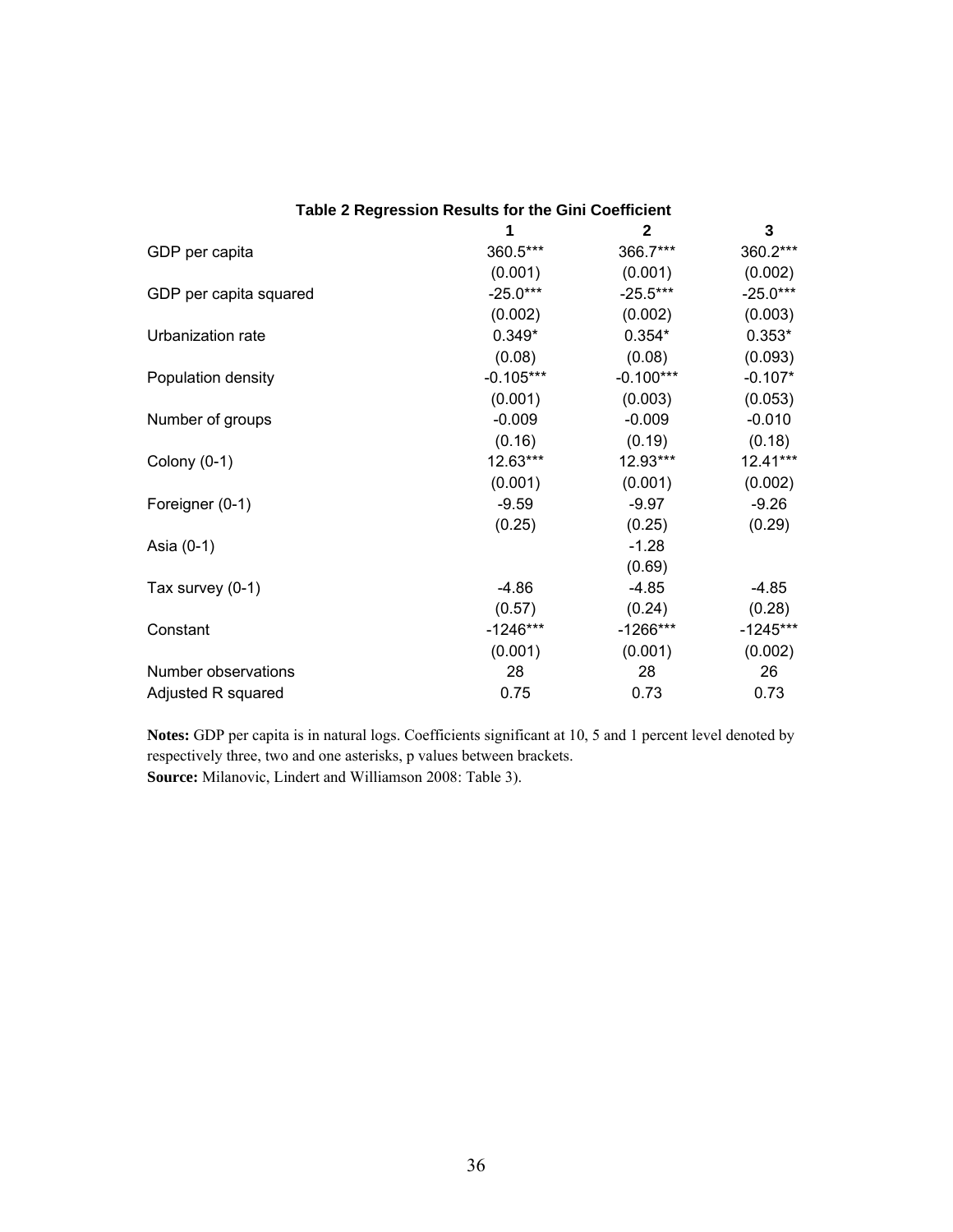|                                     |      |                                      |                   |                     |                                 | <b>Actual</b> |                                   |                   |
|-------------------------------------|------|--------------------------------------|-------------------|---------------------|---------------------------------|---------------|-----------------------------------|-------------------|
| Country                             | Year | Source of                            | <b>Population</b> | <b>Urbanization</b> | <b>Ratio Peasant</b><br>to Mean | Gini          | <b>Maximum</b><br><b>Feasible</b> | <b>Extraction</b> |
|                                     |      | Income Data                          |                   | Ratio (%)           | <b>Income</b>                   |               | Gini                              | <b>Ratio</b>      |
| <b>Brazil</b>                       | 1872 | occupational census                  | 10,167            | 16.2                | 0.67                            | 43.3          | 58.3                              | 0.743             |
| Chile                               | 1861 | occupational census                  | 1,702             | 29                  | 0.28                            | 63.7          | 76.8                              | 0.829             |
| Nueva España                        | 1790 | social tables                        | 4,500             | 9.1                 | 0.24                            | 63.5          | 60.5                              | 1.052             |
| Peru                                | 1856 | social tables                        | 2,469             | 15                  |                                 | 35.5          | 54.0                              | 0.657             |
| Latin America<br>Unweighted         |      |                                      | 18,838            |                     |                                 |               |                                   |                   |
| average                             |      |                                      |                   | 17.3                | 0.40                            | 51.5          | 62.4                              | 0.825             |
| Weighted average                    |      |                                      |                   | 15.5                | 0.51                            | 48.9          | 59.9                              | 0.816             |
| England                             | 1688 | social tables                        | 5,700             | 13                  | 0.21                            | 45.0          | 78.8                              | 0.571             |
| England                             | 1759 | social tables                        | 6,463             | 16                  | 0.37                            | 45.9          | 82.9                              | 0.554             |
| England                             | 1801 | social tables                        | 9,053             | 30                  | 0.34                            | 51.5          | 85.0                              | 0.606             |
| France                              | 1788 | social tables<br>tax census dwelling | 27,970            | 12                  | 0.27                            | 55.9          | 73.5                              | 0.761             |
| Holland                             | 1561 | rents<br>tax census dwelling         | 983               | 45                  |                                 | 56.0          | 73.4                              | 0.766             |
| Holland                             | 1732 | rents                                | 2,023             | 39                  |                                 | 61.1          | 85.2                              | 0.717             |
| <b>Western Europe</b><br>Unweighted |      |                                      | 52,192            |                     |                                 |               |                                   |                   |
| average                             |      |                                      |                   | 25.8                | 0.30                            | 52.6          | 79.8                              | 0.659             |
| Weighted average                    |      |                                      |                   | 17.4                | 0.29                            | 52.9          | 77.7                              | 0.681             |

# **Table 3 Inequality in Pre-Industrial Latin America and Western Europe Compared**

**Source:** Milanovic, Lindert, and Williamson (2008).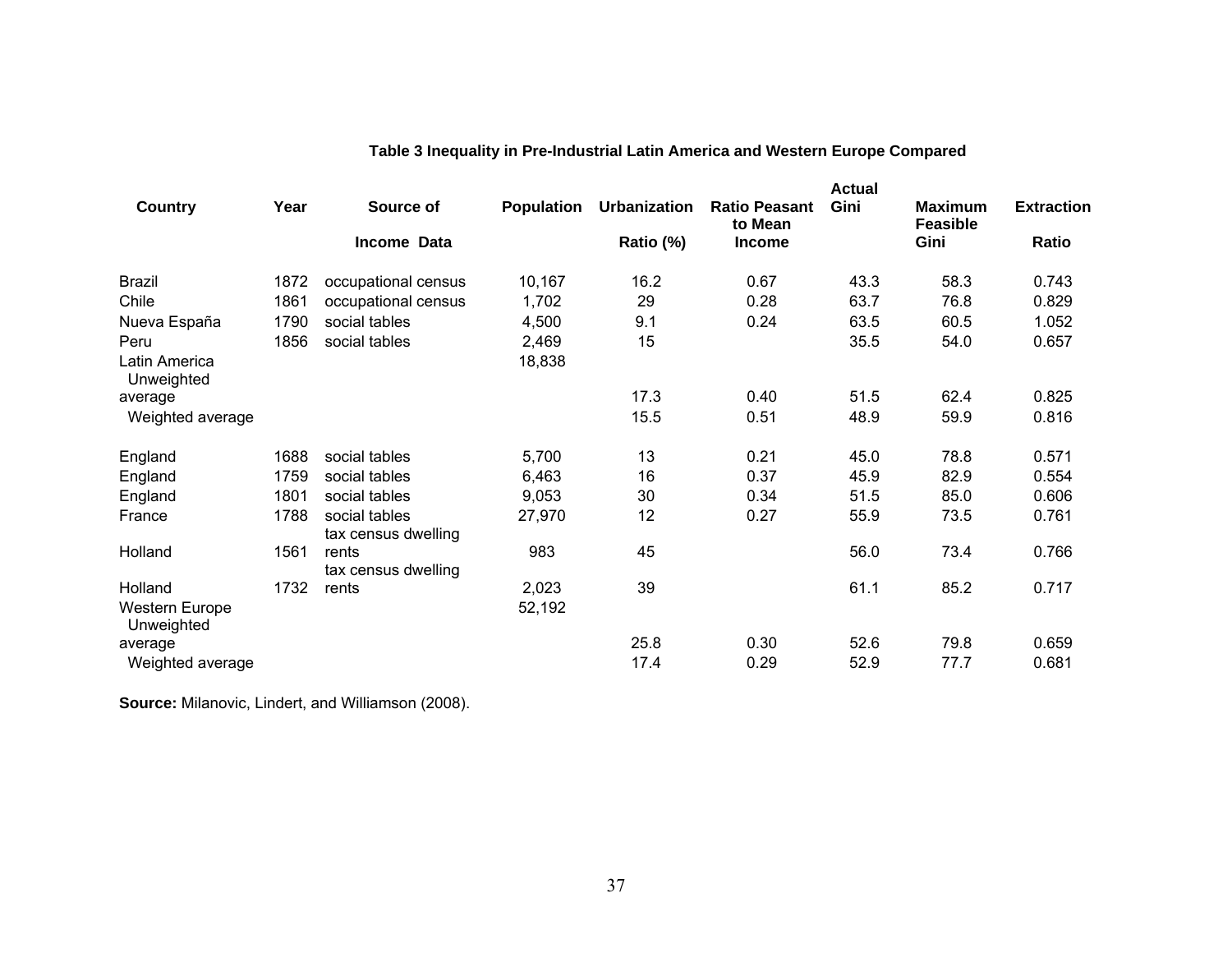|                      |      | <b>GDP</b><br>per capita<br>(1990<br><b>US\$)</b> | <b>Urbanization</b><br>Rate (%) | <b>Colony</b><br><b>Dummy</b> | <b>Density</b><br>(person/km2) | <b>Actual</b> | <b>Gini Coefficients</b><br><b>Predicted</b> |
|----------------------|------|---------------------------------------------------|---------------------------------|-------------------------------|--------------------------------|---------------|----------------------------------------------|
| <b>Latin America</b> |      |                                                   |                                 |                               |                                |               |                                              |
| 1491                 |      | 416                                               | 11.0                            | $\mathbf 0$                   | 1.60                           |               | 22.5                                         |
| 1492                 |      | 416                                               | 11.0                            | 1                             | 1.60                           |               | 35.1                                         |
| 1600                 |      | 438                                               | 9.0                             | 1                             | 0.78                           |               | 36.2                                         |
| 1700                 |      | 530                                               | 12.5                            | 1                             | 1.10                           |               | 48.5                                         |
| 1790                 |      | 650                                               | 14.2                            | 1                             | 1.14                           |               | 57.6                                         |
| 1820                 |      | 691                                               | 13.9                            | 0                             | 1.97                           |               | 47.0                                         |
| 1870                 |      | 676                                               | 15.0                            | 0                             | 3.68                           |               | 46.4                                         |
| <b>Mexico</b>        | 1790 | 710                                               | 9.1                             | 1                             | 4.96                           | 63.5          | 57.7                                         |
|                      | 1820 | 759                                               | 8.9                             | $\mathbf 0$                   | 5.38                           |               | 47.8                                         |
|                      | 1844 | 718                                               | 9.2                             | 0                             | 6.41                           | 51            | 46.1                                         |
|                      | 1870 | 674                                               | 9.6                             | $\mathbf 0$                   | 7.41                           |               | 44.0                                         |
| <b>Brazil</b>        | 1872 | 721                                               | 16.2                            | $\mathbf 0$                   | 1.20                           | 43.3          | 48.9                                         |
| <b>Chile</b>         | 1861 | 1083                                              | 29.0                            | $\mathbf 0$                   | 2.23                           | 63.7          | 72.3                                         |
| Peru                 | 1876 | 653                                               | 15.0                            | $\mathbf 0$                   | 1.92                           | 42.2          | 45.4                                         |

#### **Table 4 Data used for the Gini Predictions and the Ginis**

#### **Sources and Notes**:

**GDP per capita**: Maddison (2008), except Peru 1876 from Milanovic, Lindert and Williamson (2008: Table 1). For Latin America, Mexico and Brazil, 1790 is linearly interpolated between 1700 and 1820. For Chile1790, the Mexican growth rate 1790-1820 is assumed. **Population**: Maddison (2008). Missing years linearly interpolated.

**Urbanization**: Bairoch (pp. 388-9, 423) and Sánchez-Albornoz (1974: pp. 30-32, 77). Latin American 1820 interpolated. Mexico 1820 and 1870 derived by assuming percent fall 1790- 1820

and rise 1820-1870 the same as for Latin America.

**Land area**: Milanovic, Lindert and Williamson (2008: Table 1).

**Colony dummy**: While Chile gained independence in 1818, the other did so shortly after 1820: Brazil 1822, Mexico 1821, Peru 1821, and a few even later. Yet, the colony dummy is still set equal to 0 in 1820 for Latin America and all four regions in the table.

**Actual Gini**: Tables 1 and 3.

**Predicted Gini:** Data above inserted in to estimated regression, col. 1, Table 2.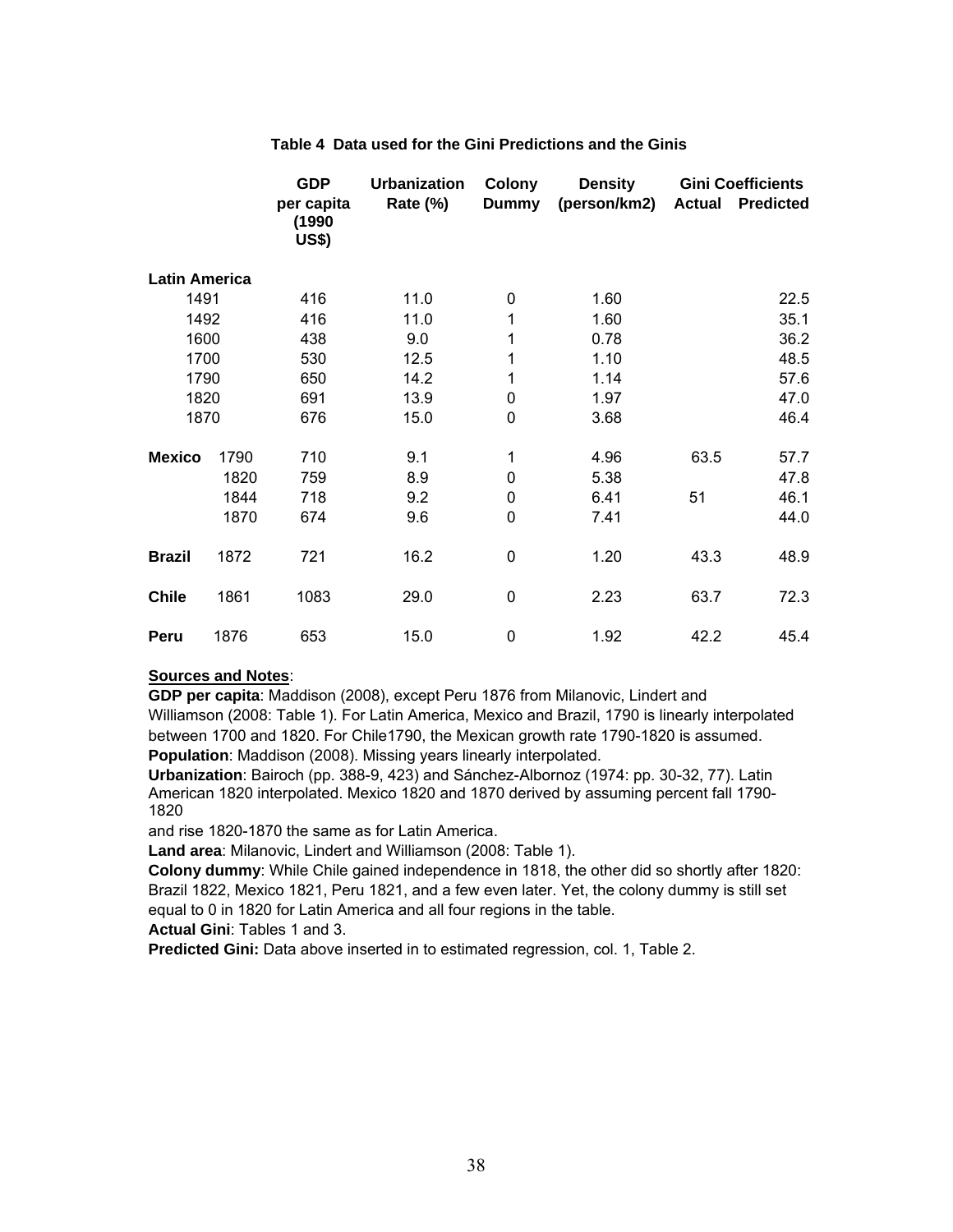#### **Hacienda Land Rents per hectare Relative to City Unskilled Wages 1780-1869 Table 5. An Inequality Proxy for Central Mexico:**

| Decade    | Land rent/unskilled wage<br>1800-09=100 |
|-----------|-----------------------------------------|
| 1780-1789 | 62.0                                    |
| 1790-1799 | 72.5                                    |
| 1800-1809 | 100.0                                   |
| 1810-1819 | 80.5                                    |
| 1820-1829 | 71.0                                    |
| 1830-1839 | 77.3                                    |
| 1840-1849 | 78.6                                    |
| 1850-1859 | 60.8                                    |
| 1860-1869 | 52.6                                    |

**Sources**: Land rents are constructed from data taken from personal correspondence from Amilcar Challu, who collected the central Mexican hacienda data from secondary sources. Land rent is assumed to trend as did land values since documents suggest that lan

#### **Table 6. Southern Cone Inequality Trends 1870-1920s**

|          | <b>Argentina</b> |               | Brazil |               | <b>Chile</b> |        | <b>Uruguay</b> |               | <b>Latin America</b> |               |
|----------|------------------|---------------|--------|---------------|--------------|--------|----------------|---------------|----------------------|---------------|
|          | Gini             | <b>P-Gini</b> | Gini   | <b>P-Gini</b> | Gini         | P-Gini | Gini           | <b>P-Gini</b> | Gini                 | <b>P-Gini</b> |
| 1870     | 52.2             | 39.1          | 53.4   | 32.9          | 59.4         | 41.3   | 48.1           | 29.6          | 53.7                 | 34.8          |
| 1920s    | 57.4             | 49.3          | 59.7   | 47.2          | 64.1         | 49.2   | 56.2           | 36.6          | 59.6                 | 47.5          |
| % change | 10.0             | 26.1          | 11.8   | 43.5          | 7.9          | 19.1   | 16.8           | 23.6          | 11.0                 | 36.5          |

**Sources:** Ginis for 1870 and 1920 from Bértola *et al.* (2009: Table 4). Pseudo-Ginis for 1870 and 1929, from Prados (2007: Table 12.1).

**Notes:** The Latin America weighted Gini averages use 1900 population as weights. The P-Gini is a Pseudo-Gini derived from backward projection. See Prados de la Escosura (2007: Table 12.2).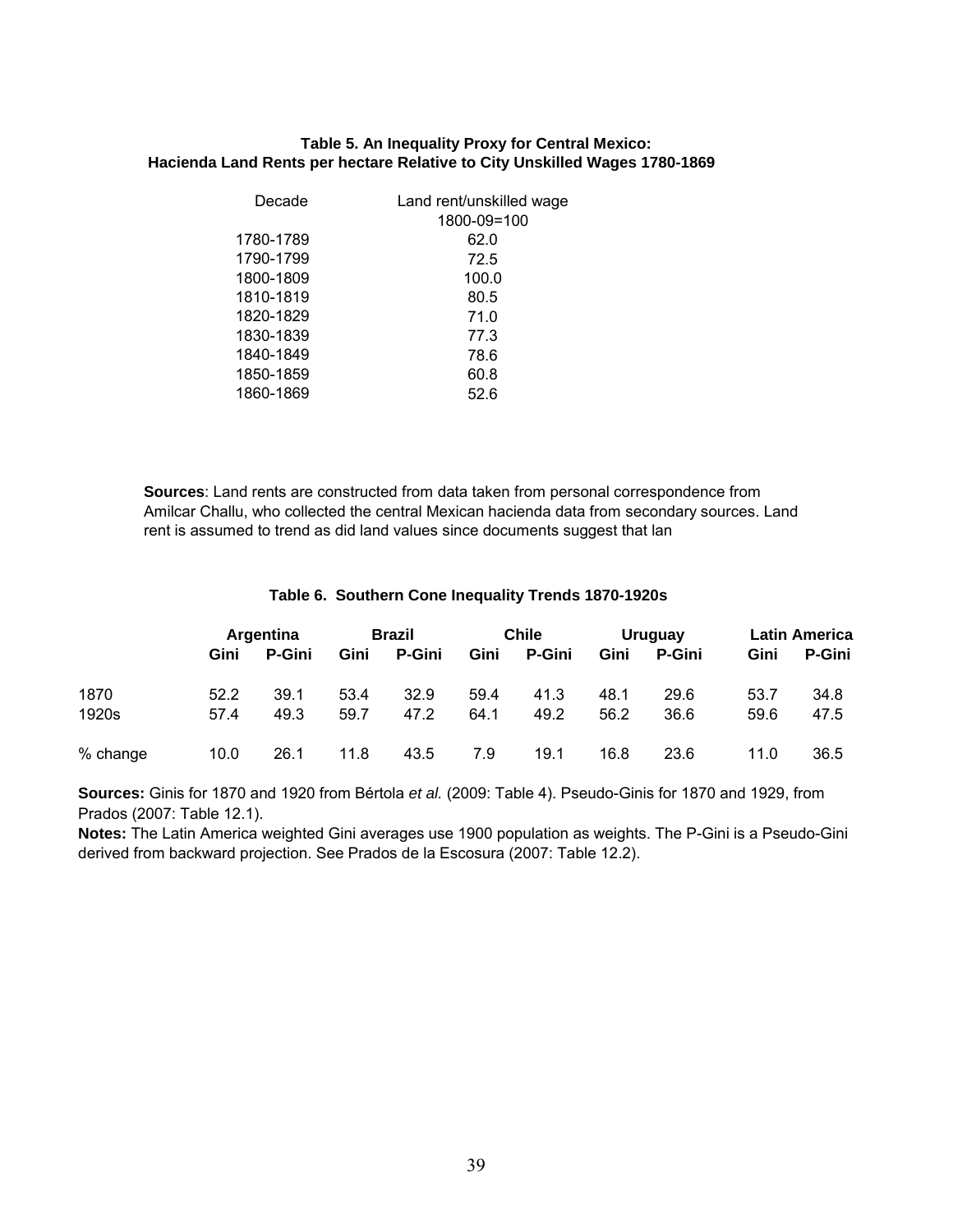

**Figure 1 Ancient Inequalities: Estimated Gini Coefficients, and the Inequality Possibility Frontiers** 

**Note:** The solid line IPF is constructed on the assumption that s=\$PPP 300. See text. **Source:** Milanovic, Lindert and Williamson (2008: Figure 2).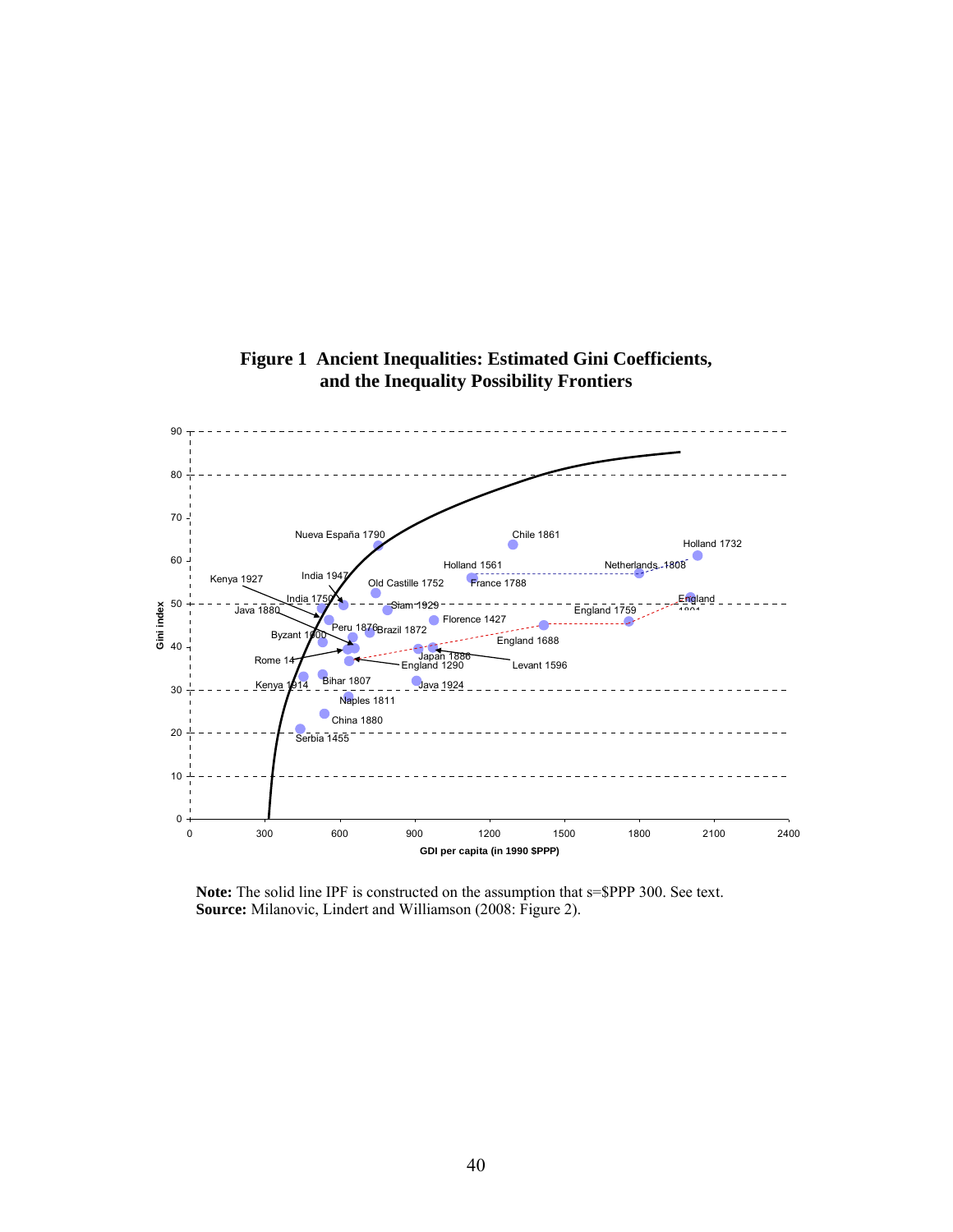150 50 100 150 **OCON** inequality extraction ratio<br>50 inequality extraction ratio TZA BRA ZAF NIG **MYS**  $\circ$  $\Omega$  $\varphi^{\text{USA}}$ IND CHN  $\mathsf{s}\forall$  $\circ$ 1000 2000 5000 10000 20000 gdp per capita in 1990 ppp

**Figure 2 Inequality Extraction Ratio for the Ancient Society Sample and their Counterpart Modern Societies**

**Note:** Modern societies are drawn with hollow circles. Horizontal axis in logs. Inequality extraction ratio shown in percentages.

**Source**: Milanovic, Lindert and Williamson (2008: Figure 4).